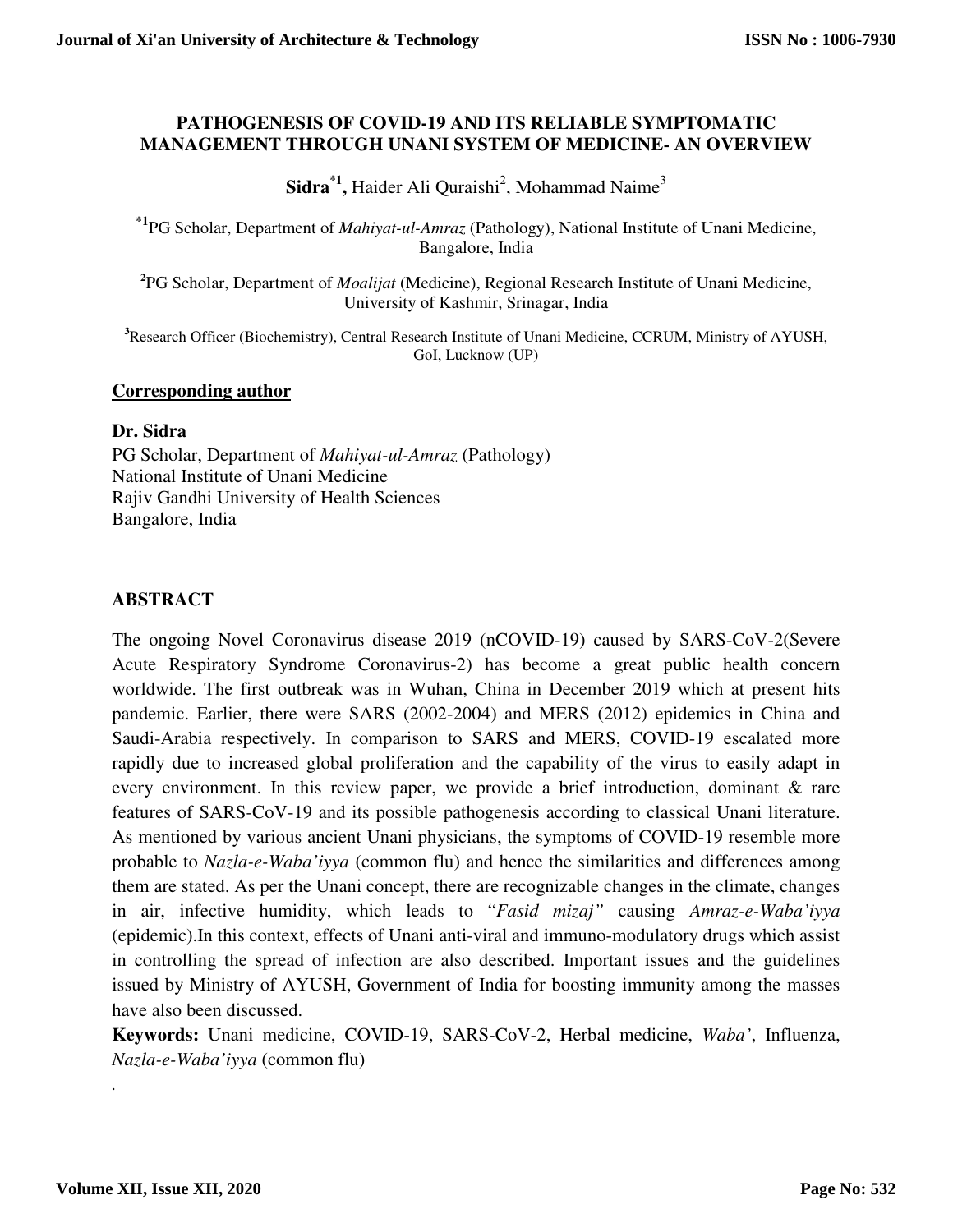**Abbreviations:**  nCOVID-19: Novel Corona Virus -2019 SARS: Severe Acute Respiratory Syndrome SARS-CoV-2: Severe Acute Respiratory Syndrome Corona Virus-2 MERS: Middle East Respiratory Syndrome COVID-19: Corona Virus -2019 USM: Unani System of Medicine

## **INTRODUCTION**

The technical name for the ceaseless corona virus SARS-CoV-2 is given by the International Committee of Taxonomy of Viruses (ICTV) [1]. Originally, tentatively it was named as 2019 novel corona virus (2019-nCoV). It is termed as Novel (nCoV-19), meaning "New" because it is caused by the new strain of corona virus (CoV) which was first identified in Wuhan, China in early December 2019 [2].

Corona viruses were first identified in the 1960s. There are three Corona viruses which have caused disastrous and detrimental outbreaks of pneumonia in human beings i.e. Severe Acute Respiratory Syndrome corona virus (SARS-CoV) in 2002-2003 and the Middle East Respiratory Syndrome corona virus (MERS-CoV) in 2012 [3]. The third one is the ongoing fatal corona virus of zoonotic origin. Corona viruses are named for the crown-like spikes that protrude from their surfaces resembling the sun's corona.

Earlier in the late 21st century, SARS and MERS caused fatal outbreaks and now the present emerging novel corona virus caused by SARS-CoV-2 is causing a significant threat to public health across the globe [4-6]. Due to the quick jump in the total number of confirmed SARS-Cov-2 cases as well as affecting several countries in a short time interval, the WHO designated it under a very high-risk category [7-14]. And as of 1 March 2020, a complete of 87,137 confirmed cases globally, 79,968 confirmed in China and 7169 outside of China with 2977 deaths had been reported by WHO. Hence, WHO declared it as pandemic on 12th March 2020 as it spread across six continents and more than 100 countries by then [15].

## **HISTORICAL BACKGROUND**

## **First epidemic in China**

There was an outbreak of pneumonia cases of unknown etiology in the city of Wuhan, the capital of Hubei, China. On 12th December 2019, the first COVID-19 patient was admitted with severe flu-like symptoms [16]. The initial onset of symptoms was unearthed between  $8<sup>th</sup>$  December 2019 to  $5<sup>th</sup>$  January 2020 as fever, cough and dyspnoea. Majority of patients were 40-69 year of age with male predominance. Although it affects people of all ages irrespective of educational and socioeconomic status. But from available data, it is a fact that the elderly are more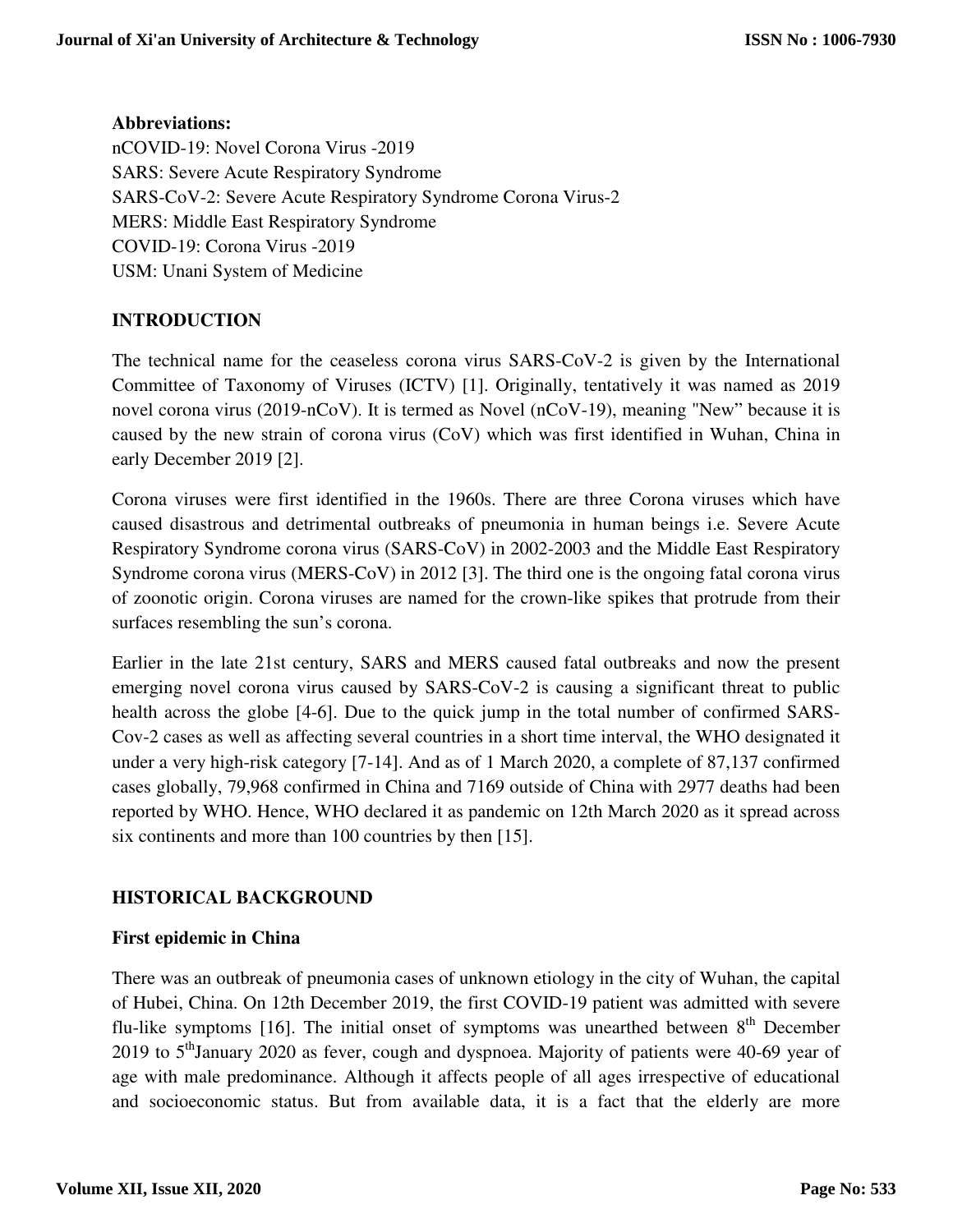vulnerable to COVID-19 because they have multi factorial diseases like Hypertension, Diabetes Mellitus and other conditions [17,18]. On 12 January 2020, the WHO confirmed that a unique corona virus was the explanation for a respiratory disease during a cluster of individuals in Wuhan City, Hubei, China, which was reported to the WHO on 31 December 2019 [19,20].

#### **Epidemic in India**

On 30 January, India reported its first case of COVID-19 in Kerala, which rose to three cases by 3<sup>rd</sup>February; all were students who had returned from Wuhan, China [21]. No significant rise in cases was seen in the rest of February. On 4<sup>th</sup> March, 22 new cases came in light, including an Italian tourist group with 14 infected members [22].

# **Table-01-The number of COVID-19 positive cases globally till 3rd June 2020**

|       | Total no. of<br>cases | Active<br>cases | <b>Recovered</b><br>cases | Death | Reference  |
|-------|-----------------------|-----------------|---------------------------|-------|------------|
| World | 6.38M                 | -               | 2.73M                     | 380K  | root<br>رے |

| S. No. | Location            | <b>Cases</b> | <b>Recoveries</b> | <b>Death</b> | Reference |
|--------|---------------------|--------------|-------------------|--------------|-----------|
| Ι.     | <b>United State</b> | 1,869,668    | 420,756           | 107,648      | $[24]$    |
| 2.     | Brazil              | 558,237      | 240,627           | 31,309       | [25, 26]  |
| 3.     | Russia              | 432,277      | 195,957           | 5,215        | $[27]$    |
| 4.     | United Kingdom      | 277,985      | No data           | 39,369       | [28, 29]  |
| 5.     | Spain               | 239,932      | 150,376           | 27,127       | $[30]$    |
| 6.     | Italy               | 233,515      | 160,092           | 33,530       | [31, 32]  |
| 7.     | India               | 207,615      | 100,303           | 5,815        | $[33]$    |
| 8.     | Germany             | 184,091      | 166,428           | 8,674        | [34, 35]  |
| 9.     | Peru                | 174,884      | 69,257            | 4,767        | [36, 37]  |
| 10.    | Turkey              | 165,555      | 129,921           | 4,585        | $[38]$    |

# **Table-02-Top ten most affected countries globally by COVID-19 till 3rd June 2020**

**Table-03- Top ten affected states of India by COVID-19 till 3rd June 2020** [39]

| S.  | <b>State</b>   | <b>Total cases</b> | <b>Active cases</b> | <b>Recovered</b> | Death |
|-----|----------------|--------------------|---------------------|------------------|-------|
| No. |                |                    |                     |                  |       |
| 1.  | Maharashtra    | 72,300             | 38,502              | 31,333           | 2,465 |
| 2.  | Tamil Nadu     | 24,586             | 10,683              | 13,706           | 197   |
| 3.  | Delhi          | 22,132             | 12,333              | 9,243            | 556   |
| 4.  | Gujrat         | 17,617             | 4,631               | 11,894           | 1.092 |
| 5.  | Rajasthan      | 9,373              | 2,735               | 6,435            | 203   |
| 6.  | Madhya Pradesh | 8.420              | 2,835               | 5.221            | 364   |
| 7.  | Uttar Pradesh  | 8,361              | 3,109               | 5,030            | 222   |
| 8.  | West Bengal    | 6,168              | 3,423               | 2,410            | 335   |
| 9.  | Bihar          | 4,155              | 2,185               | 1,946            | 24    |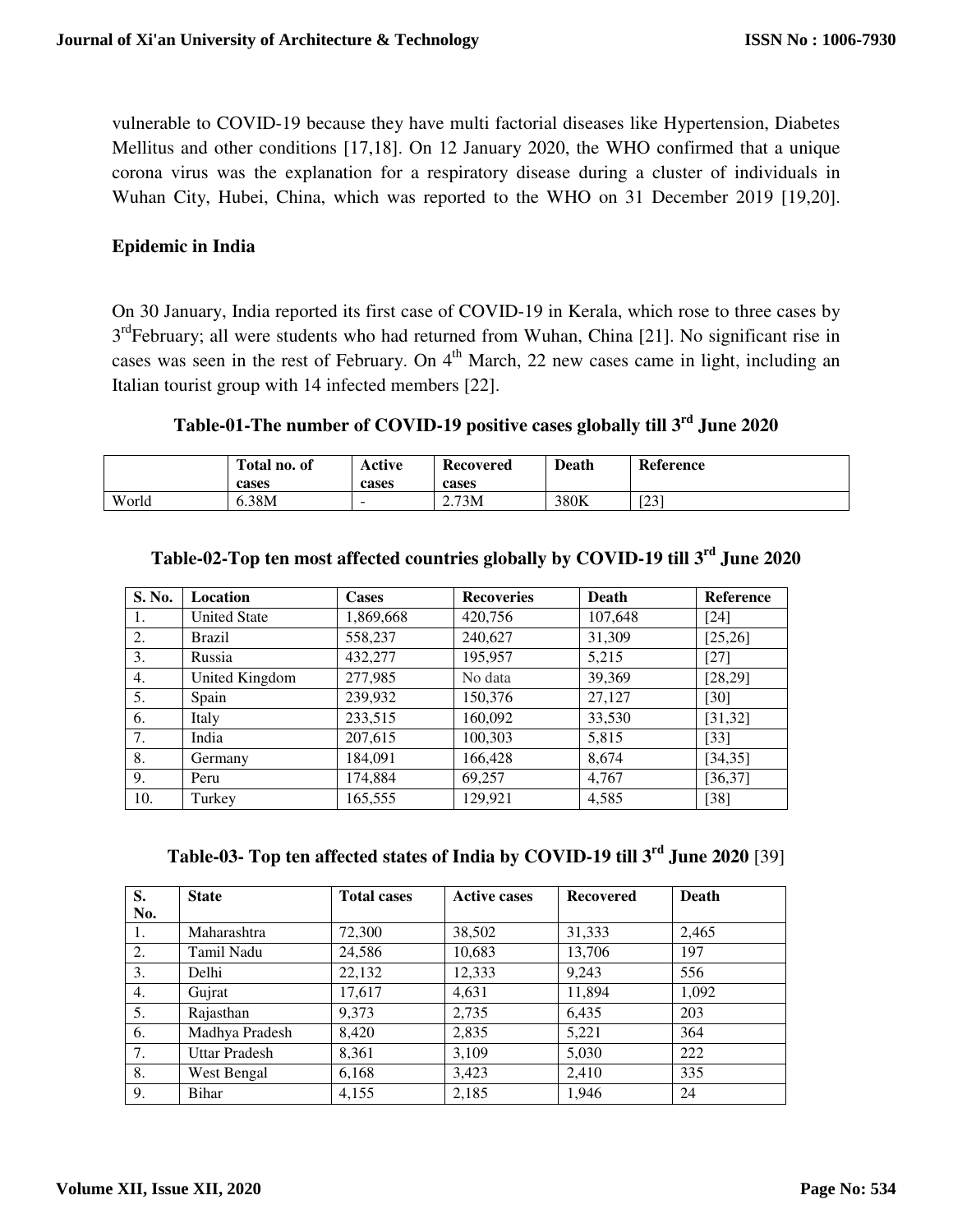| 10. | Andhra Pradesh                                                                                 | 3.898 | 1.413 | 2.421 | 64 |
|-----|------------------------------------------------------------------------------------------------|-------|-------|-------|----|
|     | On $3^{rd}$ June 2020, India reached 21akhs cases (2,07615) with 1,01497 active cases, 100,303 |       |       |       |    |

recovered cases and 5,815 death.

Based on current, epidemiological investigation, the incubation period ranges 1-14days, mostly 3-7days[40].

The exact origin of the virus is still not clear. It's a mystery to the researchers worldwide. Further investigations need to be carried out to locate the exact source of infection. The epidemic of unknown acute respiratory tract infection broke out first in Wuhan, China since 12th December 2019 possibly related to a seafood market. However, there is no evidence so far that the origin of SARS-CoV-2 was from the seafood market. Rather, bats are the natural reservoir of a wide range of Corona viruses [41-45].

### **CLINICAL FEATURES**

The most common clinical manifestations include fever, dry cough and tiredness while the less common are sore throat, diarrhea, conjunctivitis, headache, loss of taste and smell, a rash on skin or discoloration of fingers or toes. The serious symptoms being difficulty in breathing, shortness of breath, chest pain or pressure, loss of speech or movement [46].

| S. No. | <b>Symptoms</b>                    | Percentage  |
|--------|------------------------------------|-------------|
| 1.     | Fever                              | $(85-90\%)$ |
| 2.     | Cough                              | 65-70%      |
| 3.     | Fatigue                            | 35-40%      |
| 4.     | Sputum production                  | 30-35%      |
| 5.     | Shortness of breath                | 15-20%      |
| 6.     | Myalgia and arthralgia             | $10 - 25%$  |
| 7.     | Headache                           | $10-15%$    |
| 8.     | Sore throat                        | $10-15%$    |
| 9.     | Chills                             | $10-12%$    |
| 10.    | Nausea, Vomiting, nasal congestion | ${<}10\%$   |
| 11.    | Diarrhea                           | $< 5\%$     |

**Table-04- Most prevalent symptoms of COVID-19 according to percentage** [47-49]

Critical symptoms include difficulty in breathing, persistent pain, confusion, difficulty in walking, bluish face or lips due to anoxia and ultimately death. As matter of rule, post-mortems or autopsies aren't being performed on the bodies of these dying after being confirmed positive for Covid-19 (in rare cases, tests done after somebody's death have found them to be positive for the novel corona virus). Some countries like Spain are an exception. But not too many autopsies are done even in this country to understand the precise reason for death of Covid-19 patients. What researchers have found is that Covid-19 is basically a respiratory illness. The novel corona virus primarily attacks tissues within the lungs. It causes a pneumonia-like condition within the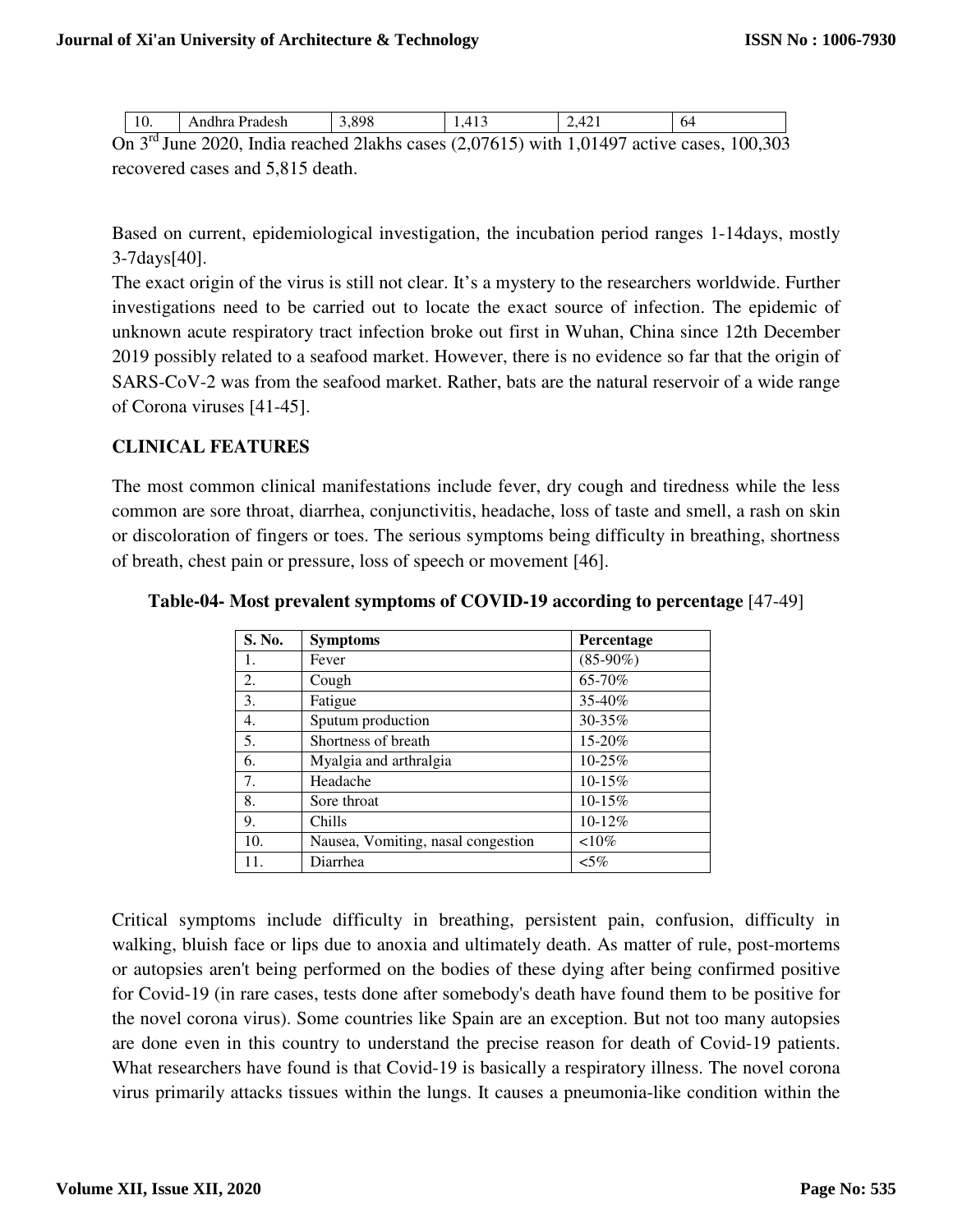lungs. However, once a patient is infected with the novel corona virus or SARS-CoV-2, the disease has been found to cause fatal complications in heart, kidneys, blood vessels and brain. Researchers don't seem to be sure why exactly COVID-19 patients are dying. There are not any clear answers. Doctors have to study specific tissues in bodies of deceased Covid-19 patients to work out what's killing them. Post-mortems could provide the clues, but there aren't enough being done, not in China, the US or anywhere else [50]. Unani physicians described *Nazla-e-Waba'iyya* as common flu.

| <b>Diseases</b>                            | Symptom<br>S                                                                                                       | <b>Onset</b><br>of<br>disease | <b>Incubatio</b><br>$\mathbf n$<br>period | <b>Recovery</b> | Transmissi<br>on of<br>disease | Complication<br>(if any)                                                                   | <b>Treatments</b>                                          | Refe<br>renc<br>e/<br><b>Reso</b><br>urce |
|--------------------------------------------|--------------------------------------------------------------------------------------------------------------------|-------------------------------|-------------------------------------------|-----------------|--------------------------------|--------------------------------------------------------------------------------------------|------------------------------------------------------------|-------------------------------------------|
| Novel<br>Corona<br>virus<br>(COVID-<br>19) | Fever<br>Cough<br><b>Shortness</b><br>of breath<br>Fatigue<br>Headache<br>Indigestio<br>n<br>Diarrhoea<br>Vomiting | Sudden                        | $2-14$ days<br>after<br>exposure          | 2-8 weeks       | Human to<br>Human              | Acute<br>pneumonia,<br>Septic Shock,<br>Respiratory<br>failure in<br>adverse<br>conditions | No vaccines<br>available, only<br>symptomatic<br>treatment | $[51]$                                    |
| Nazla-e-<br>Waba'iyya<br>(common<br>flu)   | Runny or<br>Stuffy<br>Nose<br>Sneezing<br>Sore<br>throat<br>Mild<br>Headache<br>Low-<br>grade<br>Fever             | Gradua<br>1                   | 2-3 days<br>after<br>exposure             | $7-10$ days     | Human to<br>Human              | Extremely<br>rare or none                                                                  | Symptomatic<br>treatment is<br>given                       | [51,5]<br>2]                              |

**Table-05- Symptomatic comparison of COVID-19 and** *Nazla-e- Waba'iyya* **(common flu)** 

## **PATHOGENESIS**

Although the pathogenesis of COVID-19 is not properly understood, the similar mechanisms of SARS- CoV and MERS-CoV still can give us a lot of information on the pathogenesis of SARS-CoV-2 infection to ease our recognition of COVID-19.

## **BASED ON MODERN MEDICAL SCIENCE**

## **Entry and replication of Corona virus into the cell**

Corona virus S protein has been revealed as a significant determinant of virus entry into host cells [53]. The enwrapped spike glycoprotein binds to its cellular receptor, ACE2 for SARS-CoV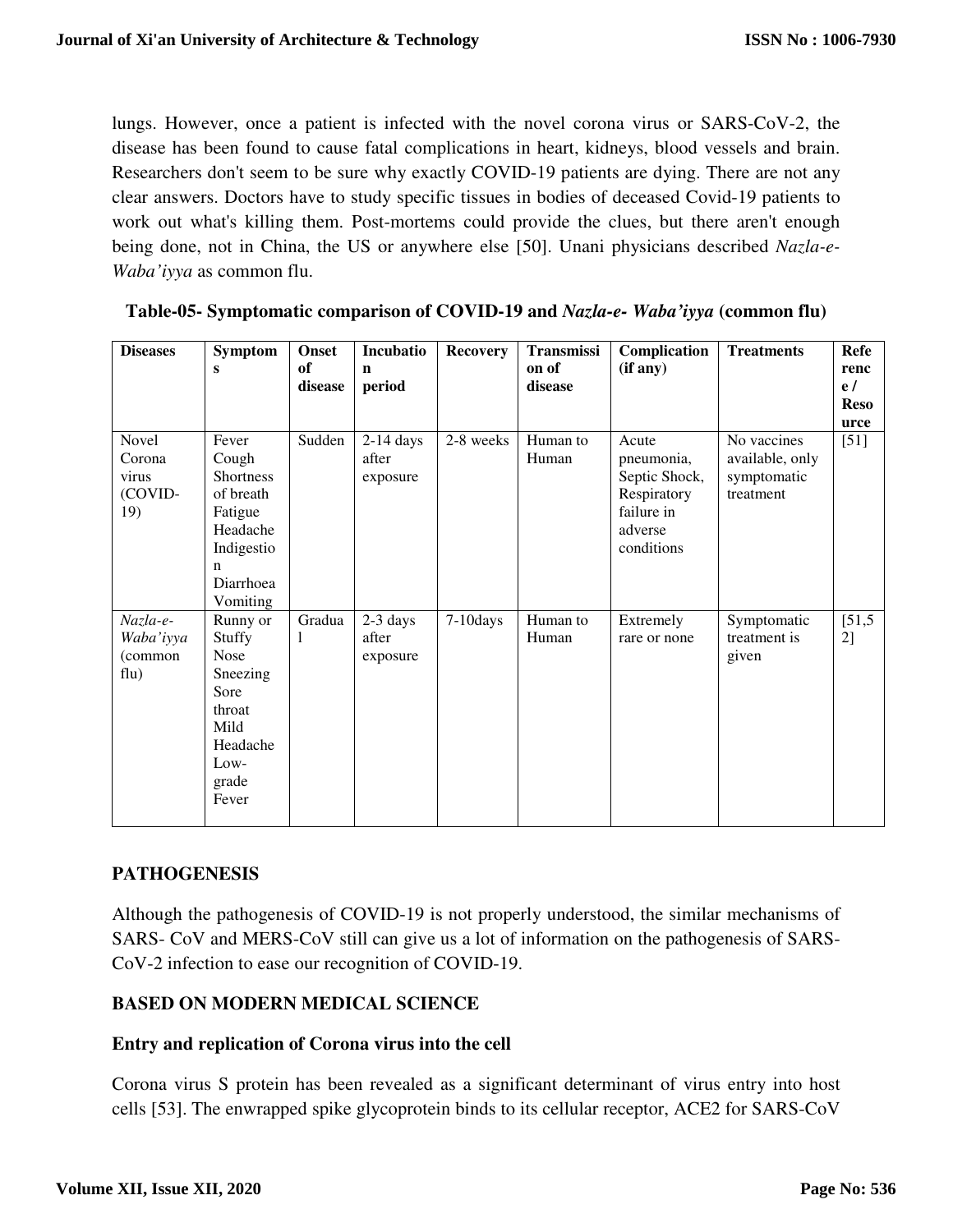[54] and SARS-CoV-2 [55]. Initially, the entry of SARS-CoV into cells was identified to be accomplished by direct membrane fusion between the virus and plasma membrane [56,57]. There is endocytosis mediated SARS-CoV entry too [58,59]. The inhaled virus SARS-CoV-2 likely binds to epithelial cells in the nasal cavity and starts replicating.

#### **Antigen presentation after infection**

After entering into the cells, its antigen will be presented to the antigen presentation cells (APC), which is a central part of the body's anti-viral immunity. Antigenic peptides are presented by major histocompatibility complex (MHC; or human leukocyte antigen (HLA) in humans) then recognized by virus-specific cytotoxic T lymphocytes (CTLs). Unfortunately, there is still a lack of any report about it, and we can only get some information from previous researches on SARS-CoV and MERS-CoV [60].

### **Humoral and cellular immunity**

The virus propagates and migrates down the respiratory tract along the conducting airways and the innate immune response is triggered. Antigen presentation subsequently stimulates the body's humoral and cellular immunity, which are mediated by virus-specific B and T cells. Similar to common acute viral infections, the antibody profile against SARS-CoV virus has a typical pattern of IgM and IgG production. The SARS-specific IgM antibodies disappear at the top of week 12, while the IgG antibody can last for an extended time, which indicates IgG antibody may mainly play a protective role [61], and the SARS-specific IgG antibodies primarily are S-specific and N-specific antibodies [53].

## **BASED ON CLASSICAL UNANI LITERATURE**

#### **Concept of virulent and epidemic diseases in Unani medicine**

There is no data available in the name of Corona or SARS in any classical Unani literature but surely its pathogenesis can be extracted from the well-known and esteemed ancient books of Unani medicine by correlating the similarities of the symptoms with the disease. However, the classification of endemic/epidemic/pandemic disease entitled in Unani literature explains COVID-19 under the heading of *Nazla-e-Waba'iyya* (common flu) and *Humma-e- Waba'iyya*  (infectious fever) as their symptoms are analogous with that of COVID-19.

#### **Concept of** *Humma-e-Waba'iyya* **(infectious fever)**

It is a type of mortal fever which occurs due to unusual changes in the *Hawa'-e-Muhit* (air) either qualitatively or quantitively. As a result, the air becomes impure and finally, it gives rise to the abnormal temperament of *Rooh* (Pneuma), which subsequently results into morbidity and mortality because as *Hawa'-e-Muhit* (fresh and pure air) is crucial quality health [62,63]. This fever is mainly low grade or mild but consequences are threatening, a patient feels burning and excessive aggressiveness, breathlessness, having a foul smell, high pitch breath, and pain in the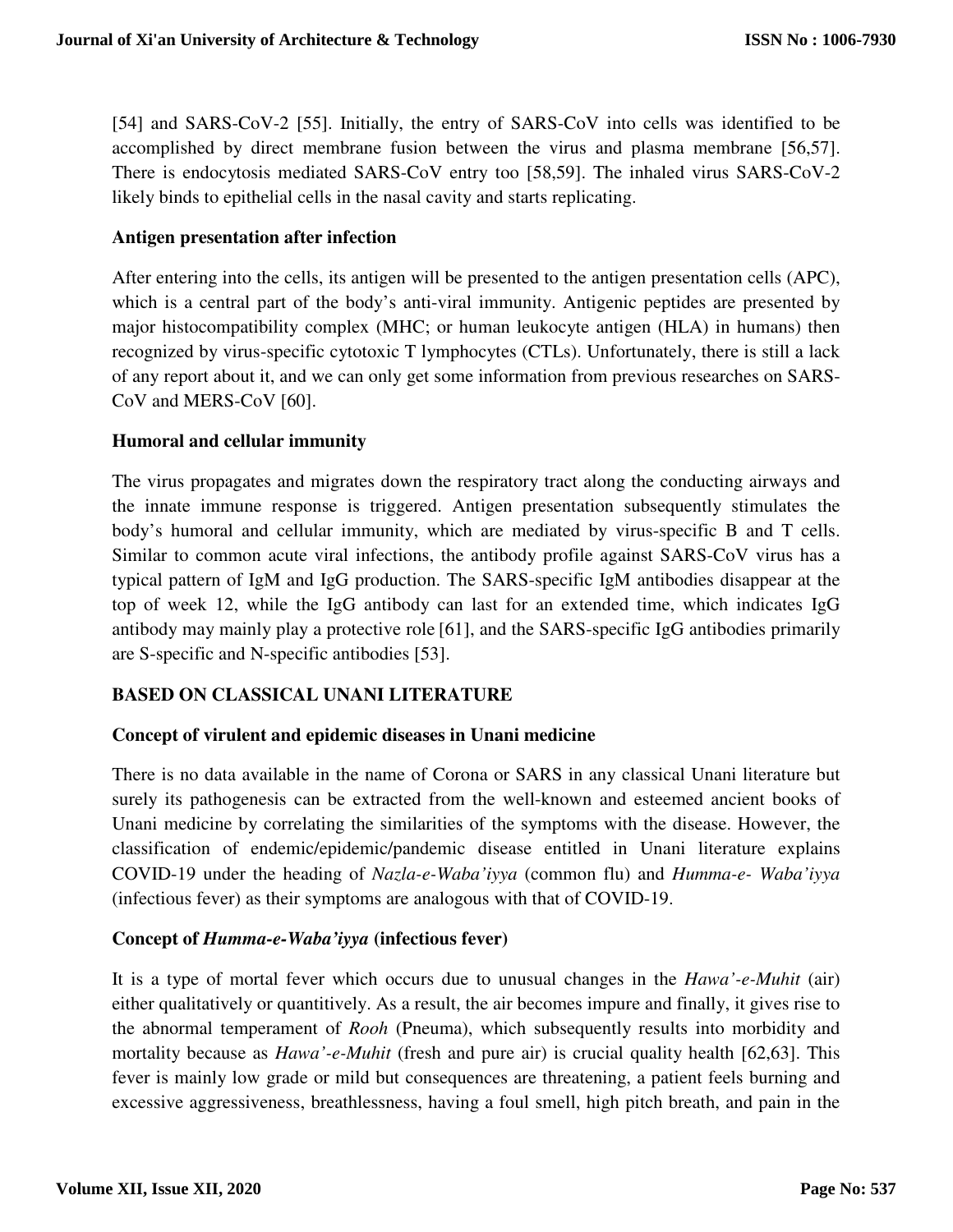upper part of the stomach or cardiac part of the stomach, polydipsia, dry tongue, nausea, loss of appetite, restlessness, and discomfort, sometimes dry cough and due to excessive weakness can cause shock, *Ikhtilat-e-aql* (memory disturbance) [52, 63-67]. A person who has a weaker immune system i.e. older and children, accumulation of morbid humour and widening of skin pores are highly susceptible. *Rabban tabri* stated that people who have an excess of morbid humour in their body are usually affected by *Humma-e- Waba'iyya* (infectious fever) [62,63].

### **Concept of** *Tabi'at*

Ancient Unani physicians have also described the concept of *Tabi'at* (physic or maybe immunity), which is the foremost executive of the human body to create a healthy environment inside and prepare to fight against any infection. If *Tabi'at* is strong then a person doesn't suffer from any disease. If *Tabi'at* weakens, an individual becomes prone to diseases. Thus the *Tabi'at* plays the major role to provide general administration as well as a defense or immunity. Unani scholars recommended to improve body immunity and to reinforce the *Tabi'at* for restoration of health and prevention from diseases. Hippocrates stated that there is special ability hidden in every individual called the defence mechanism of the body or we can say it *Quwwat-e-Muddabbira-e-Badan* (Immunity) [68].

### **The concept of gastro-intestinal symptoms in COVID-19 according to USM**

*Rutubat-e-Ghariziyya* plays a key role in maintaining the equilibrium of *Hararat-e-Ghariziyya*  (optimum temperature of the body). When the quality and quantity of *Rutubat-e-Ghariziyya* change, it directly affects *Hararat-e-Ghariziyya.* Excessive *tahleel* (reduction) in *Hararat-e-Ghariziyya* causes a change in *Huzoom-e-Arba'* [69-71].

According to ancient Unani Scholars, In USM, Epidemic referred to as *waba,* which is believed to occur due to *Ajsam-e-khabita* (micro-organism) present mainly in air and water. The symptoms of *Nazla-e- Waba'iyya* (common flu) more likely resembles common flu.

- According to Ibn-e-Sina, the changes in the constituent of air makes it contaminated. i.e. presence of *Ajsam-e-Khabita* (micro-organism) in air becomes the major source of infection once inhaled. This type of change in the air mainly occurs in a humid climate, damp areas and mainly in the winter season [52].
- Hippocrates stated that polluted (contaminated) air comprising infective substances are the cause of epidemic diseases. Such epidemic diseases lead to death because the infective substance present in the air affects the heart. It also causes respiratory distress and low-grade fever, lethargy, body ache, vomiting and occasionally diarrhea [72].
- *Ibn-e-Hubal bhagdadi* mentioned it as "if the southern winds are replaced by the northern wind then flu-like symptoms occur [73].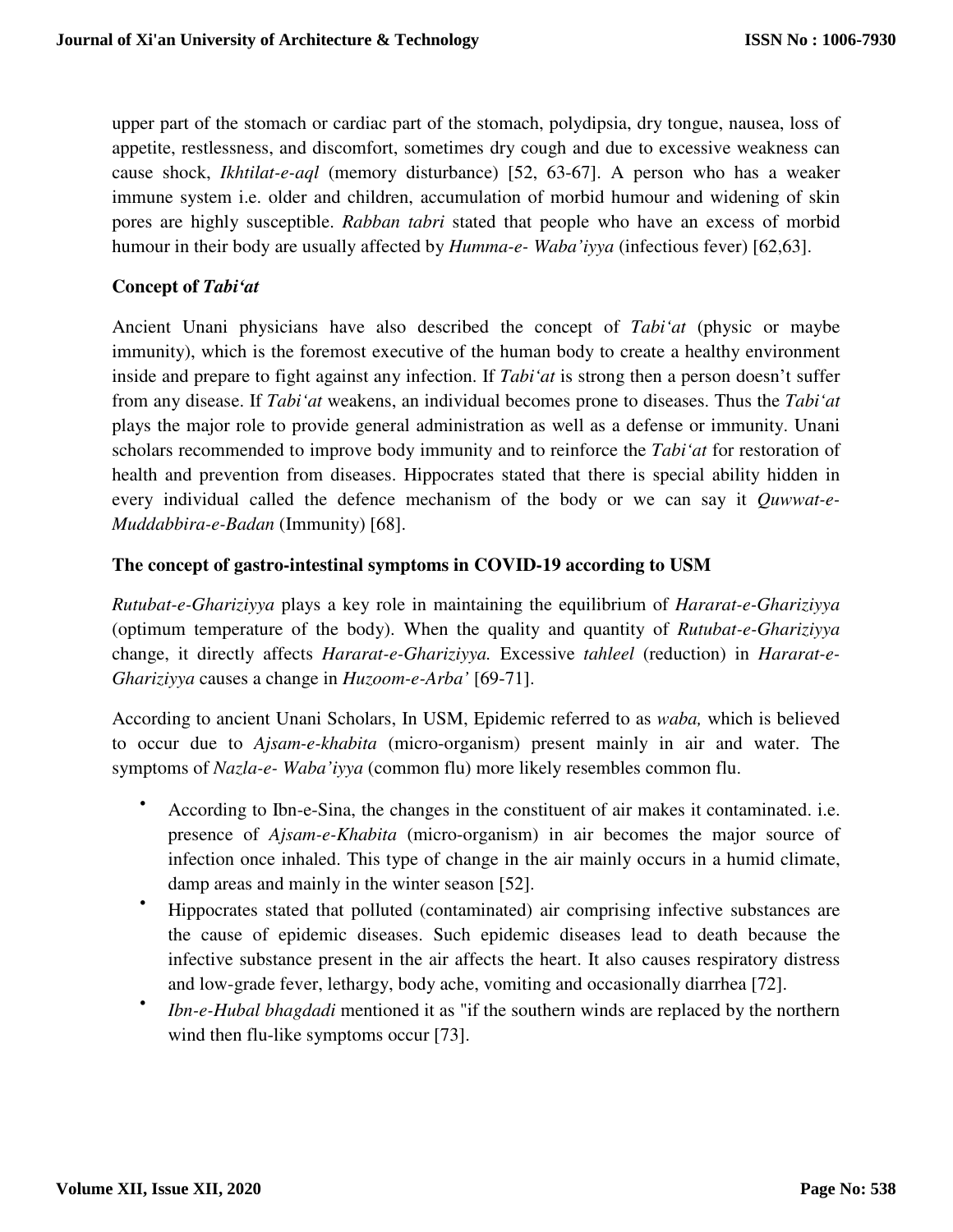- *Zakariya Razi*, mentioned in one of his famous book *Al-Hawi* 15<sup>th</sup> volume that "changes" in the southern and northern winds causes a change in temperature as southern winds are warmer and northern winds are colder and hence causes many airway infections"[63].
- *Razi* described to an extent regarding the concept of contamination of contagious diseases in his book *Al-Hasba-wa-Judri*. He has also mentioned in one of his prestigious book *Kitab-al-Mansoori* that *waba* mostly occur in the autumn season when the climate is humid [74].

## **MODE OF TRANSMISSION**

According to current evidence, COVID-19 virus is primarily transmitted between people through respiratory droplets and get in touch with routes [75-81]. Droplet transmission happens when an individual is in immediate contact i.e.; less than 1m with someone who has a respiratory illness (cough or sneezing) and is therefore at high risk of having their mucosa (mouth and nose) or conjunctiva (eyes) exposed to potentially infective respiratory droplets. The transmission also occurs through fomites with the infected person. An orofecal route of transmission is also considered as viral RNA has also been detected in faeces. Airborne transmission is not completely ruled out [82].

### **DIAGNOSTIC CRITERIA**

Primarily, clinical diagnosis of COVID-19 can be recognized based on clinical features, history, epidemiology, and some secondary examination. So far, the golden clinical diagnosis method of COVID-19 is macromolecule detection within the nasal and throat swab sampling or other tract samplings by real-time PCR and further confirmed by next-generation sequencing as is known of the date [83]. Apart from this, we can predict it by the principles of diagnostic criteria in Unani such as *Nabz* (Pulse) and *Baraaz* (Stool), usually, *Nabz* is found to be *Sagheer-wa-Mutawatir*, and the *Baraz* (stool) of infected person has a foul smell as mentioned for *Nazla-e- Waba'iyya*  (common flu) [62,84].

## **PROBABLE APPROACH TOWARDS THE PREVENTION AND MANAGEMENT OF COVID IN THE VIEW OF UNANI MEDICINE**

#### **About the Unani System of medicine**

Indian Traditional system of medicine is considered as one of the age-old methods of treatments. It includes Ayurveda, Yoga & Naturopathy, Unani, Siddha, and Homeopathy (AYUSH), which tend to manage and treat many diseases.**[85]** Unani medicine has been used in the control of communicable diseases for thousands of years and hence there is obvious scope for the intervention of Unani drugs as a complementary and prophylactic therapy for the management of COVID-19 patients. Unani system of medicine has its influence and reputation in society. USM uses plants, minerals and animal products as a drug for curing human diseases [86].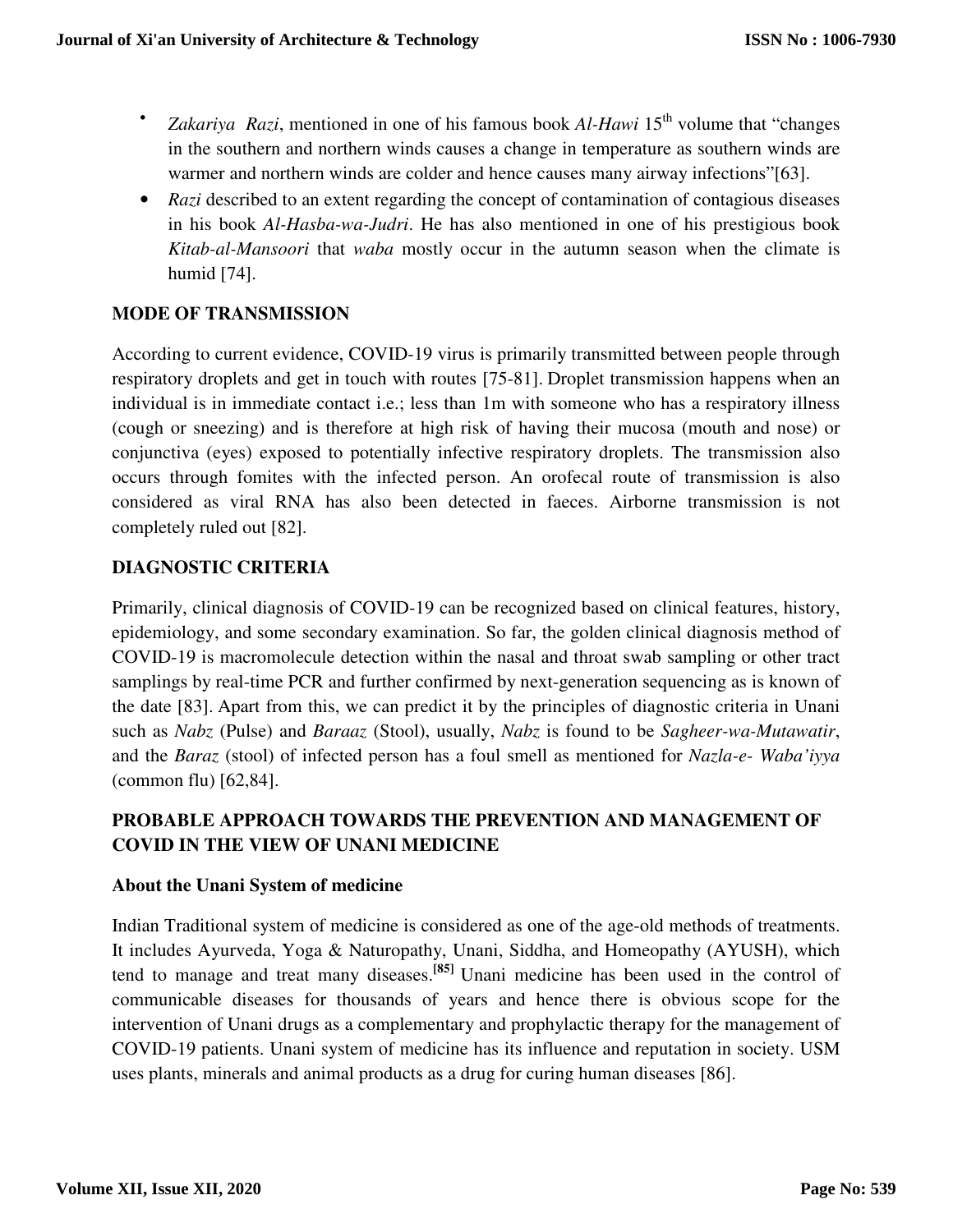### **Need and scope of Unani drugs in this pandemic**

The holistic approach of USM focuses on prevention through *Asbab-e-sitta Zarooriya* like lifestyle modification, dietary management, prophylactic interventions for improving the immunity and the drugs are given based on *Ilaj-bid-Zidd* (treatment by the opposite temperament of disease) [87]. Due to the absence of a selected antiviral therapeutics and vaccine, the most treatment strategy for COVID-19 is supportive care, which is supplemented by the mixture of broad-spectrum antibiotics, anti-viral, corticosteroids and convalescent plasma. Since ancient times, Indian herbs have been used as a treatment and preventive measure for several diseases, including respiratory viral infections. The benefit of using these herbs in viral respiratory infections is to build immunity and anti-inflammatory modulating effects to manage the immune system [88].

#### **The role of Unani drugs and their mode of actions**

About 25,000 plant-based formulations have been used in folk remedies in Indian medicine. A single herb may contain many phytochemical constituents that function alone or in combination with other compounds to produce the desired pharmacological effect [89]. The antiviral effects of medicinal plants have played an incredible role at different stages of viral growth [90]. Plantderived pharmacological formulations marked a major contribution to viral infections. Furthermore, researches on these herbs and medicinal plants are necessary to promote their usage in clinical practice to prevent or treat various illnesses. Since many Indian medicinal plants exhibit antiviral, anti-inflammatory and antioxidant with immune-modulatory actions, it may be favorable to consider them for the treatment of COVID-19. Though standard clinical trials should be carried out to scientifically prove their efficacy [91].

#### **Prophylaxis measures in Unani System of medicine**

As per Unani classical foresight, improving immunity with immune boosters is one of the key approaches for prevention of diseases and maintenance of health. Therefore, a strategy to enhance immunity and provide symptomatic relief in upper respiratory tract infection is advocated.

*Ismail Jurjani* (1041-1136 CE) mentioned that use of *Tiryaq* (anti-dote) during epidemics strengthens the heart and keeps the body faculties strong [92].

Under the light and guidelines of Unani medicines, we recommend the following preventive measures and management options in the light of Unani medicine.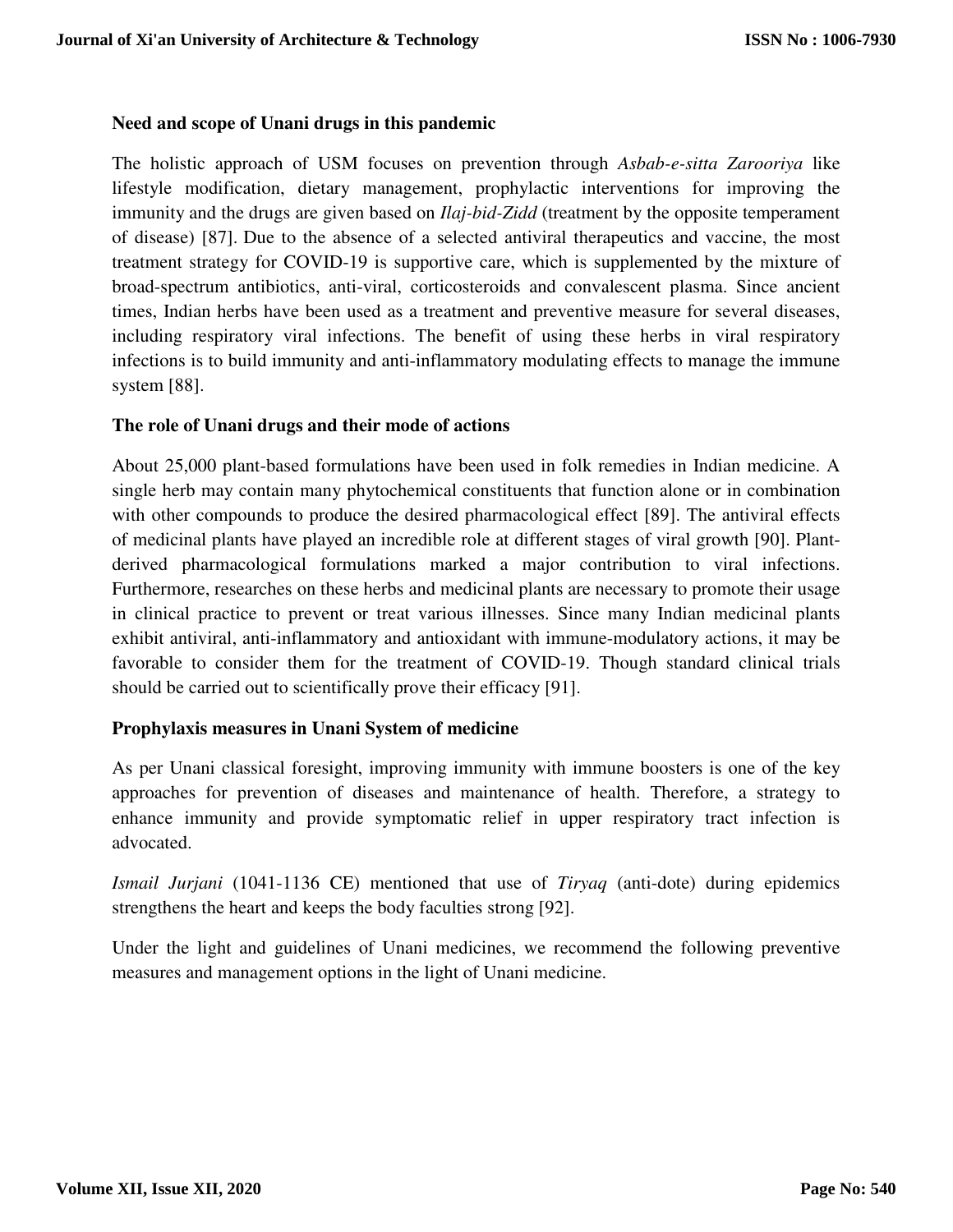$\mathbf{r}$ 

| S. No.           | <b>Unani Name</b> | Scientific name      | <b>Parts used</b> | <b>Method of use</b>    | Reference     |
|------------------|-------------------|----------------------|-------------------|-------------------------|---------------|
| 1.               | Adrak             | Zingiber officinale  | Rhizome           | Oral as a decoction and | $[93]$        |
|                  |                   |                      |                   | also as a tea           |               |
| 2.               | Lehsun            | Allium sativum       | Clove             | Oral as spices          | [94]          |
| $\overline{3}$ . | <b>Amaltas</b>    | Cassia fistula       | Kernel            | Oral as decoction       | [95]          |
| 4.               | Mulethi           | Glycorrhiza glabra   | Root              | Oral as decoction       | $[96-105]$    |
| 5.               | Haldi             | Curcuma longa        | Stem              | Oral with Milk          | $[106-112]$   |
| 6.               | Anar              | Punica granatum      | Fruit Juice       | Oral                    | [68, 113]     |
| 7.               | Giloy             | Tinospora cordifolia | Stem              | Oral as decoction       | [114, 115]    |
| 8.               | Kalonji           | Nigella sativa       | Seed              | Oral as decoction and   | [116]         |
|                  |                   |                      |                   | safoof                  |               |
| 9.               | Khaksi            | Sisymbrium           | Seed              | Oral as decoction       | [114, 117, 1] |
|                  |                   | officinale           |                   |                         | 18]           |
| 10.              | Neem              | Azadirachta indica   | Whole plant       | Oral as decoction       | $[119-121]$   |
| 11.              | Asgandh           | Withania somnifera   | Root              | Oral as decoction and   | [122]         |
|                  |                   |                      |                   | tablet                  |               |
| 12.              | Unnab             | Ziziphus jujube      | Fruit             | Oral as decoction       | [67, 123]     |
| 13.              | Gulab             | Rosa demescana       | Petals(distillat  | Fumigation              | [124]         |
|                  |                   |                      | e)                |                         |               |
| 14.              | Banafsha          | Viola odorata        | Flower            | Oral as decoction       | $[125]$       |
| 15.              | Halela            | Terminalia chebula   | Fruit             | Oral as decoction       | $[126]$       |
| 16.              | Imli              | Tamarindus indica    | Seed              | Oral as decoction       | $[127]$       |
| 17.              | Revand Chini      | Rheum emodi          | Root              | Oral as decoction       | [128]         |
| 18.              | Sirka             | Vinegar              | Liquid            | Oral with food          | [63, 129]     |
| 19.              | Sumaq             | Rhus coriaria        | Fruit             | Oral as decoction       | [130]         |
| 20.              | <b>Toot</b>       | Morus alba           | Fruit             | Oral as fruit and syrup | [131]         |
| 21.              | Zafran            | Crocus sativus       | Stigma            | Oral with Milk          | [132]         |

## **Table-06- Unani Anti-viral singledrugs recommended for health management during the times of epidemics**

# **Table-07:Single Unani Immuno-modulator drugs recommended for health management during the times of epidemics**

| S. No.           | Unani name    | Scientific name      | <b>Parts used</b> | Method of use                   | <b>Reference</b>     |
|------------------|---------------|----------------------|-------------------|---------------------------------|----------------------|
| 1.               | Amaltas       | Cassia fistula       | Pulp              | Oral with decoction             | [68, 133]            |
| 2.               | Chal-e-konain | Cinchona officinalis | Bark              | Oral with decoction             | [134]                |
| 3.               | Gilov         | Tinospora cordifolia | <b>Stem</b>       | Oral as decoction               | $[114, 135-$<br>1371 |
| $\overline{4}$ . | Kalonji       | Nigella sativa       | Seed              | Oral as decoction and<br>safoof | $[138-140]$          |
| 5.               | Amla          | Emblica officinalis  | Fruit             | Oral as Murraba                 | [114, 141, 142]      |
| 6.               | <b>Neem</b>   | Azadirachta indica   | Whole plant       | Oral as decoction               | [143, 144]           |
| 7.               | Asgandh       | Withania somnifera   | Root              | Oral as decoction and<br>tablet | $[145-147]$          |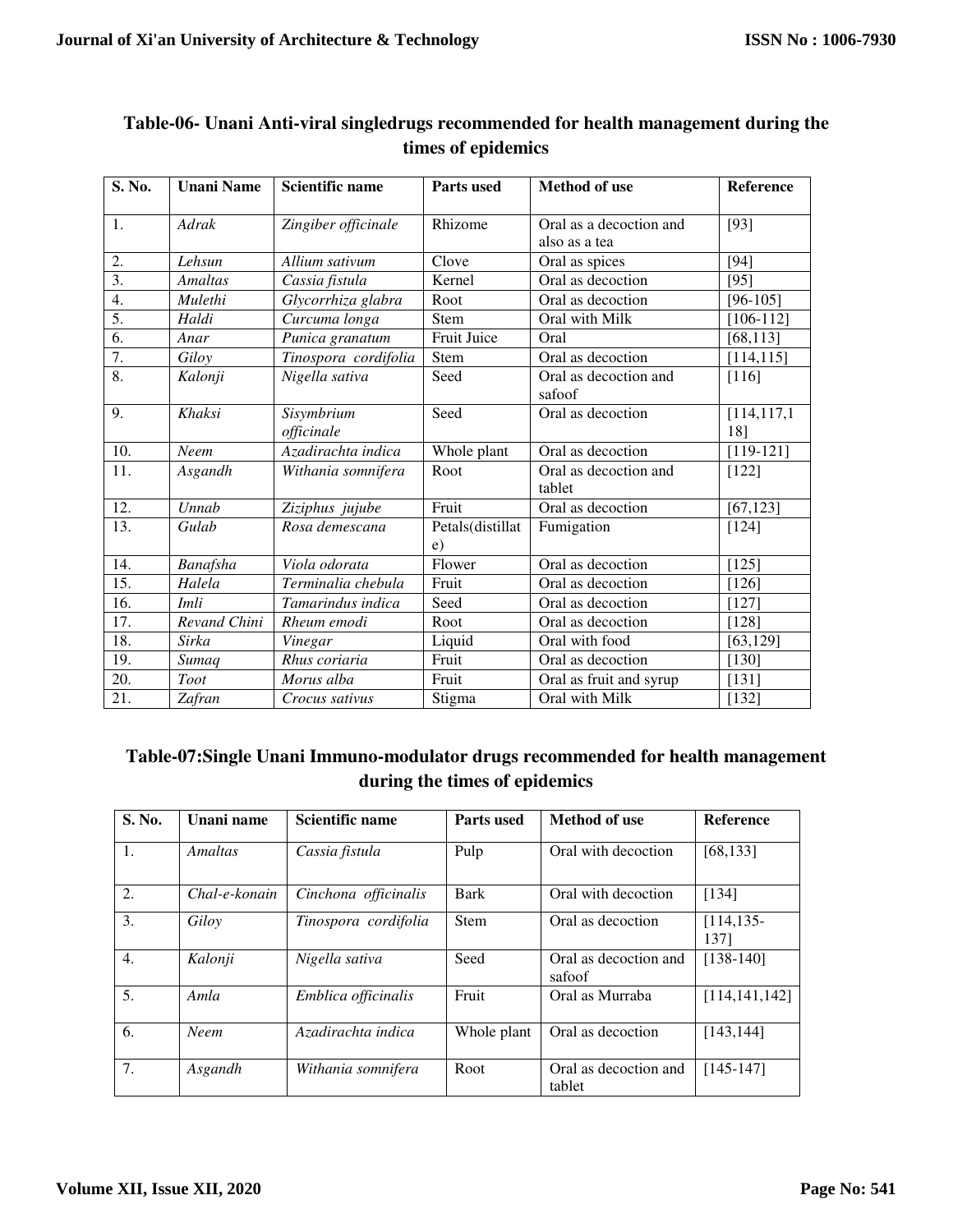| v. | –<br>Zatran | rocus satıvus | Stigma | Oral with Milk | 1481<br>168,1 |
|----|-------------|---------------|--------|----------------|---------------|
|    |             |               |        |                |               |

## **Table-08- Compound Unani formulations for symptomatic management of CoVID-19** [149]

| S. NO. | <b>System</b><br>involved | <b>Symptoms</b>                   | Drug                     | <b>Dose</b>                                                                                                   | Type of<br>drug         | <b>Unani</b> form<br>of drug |
|--------|---------------------------|-----------------------------------|--------------------------|---------------------------------------------------------------------------------------------------------------|-------------------------|------------------------------|
| 1.     | Respiratory               | Dry Cough                         | Habb-e-Surfa             | 125 mg pill twice<br>a day for 6-12<br>year of age<br>250 mg pill twice<br>a day for above 12<br>years of age | Solid(Pill)             | Habb                         |
|        |                           |                                   | Khamira-e-<br>Banasha    | 5 gm twice a day<br>for $6-12$ year of<br>age<br>10 gm twice a day<br>for above 12 years<br>of age            | Semisolid               | Majoon                       |
|        |                           |                                   | Laooq-e-<br>Sapistan     | 5 gm twice a day<br>for $6-12$ year of<br>age<br>10 gm twice a day<br>for above 12 years<br>of age            | Semisolid               | Majoon                       |
|        |                           |                                   | Sharbat-e-<br>Sadar      | 10 ml twice a day<br>for $6-12$ year of<br>age<br>20 ml twice a day<br>for above 12 years<br>of age           | Liquid<br>(Syrup)       | Sharbat                      |
|        |                           | Sore throat                       | Sharbat-e-<br>Toot Siyah | 10 ml twice a day<br>for 6-12 year of<br>age<br>20 ml twice a day<br>for above 12 years<br>of age             | Liquid<br>(Syrup)       | Sharbat                      |
|        |                           | Difficulty in<br><b>Breathing</b> | Laooq-e-<br>Katan        | 5 gm twice a day<br>for $6-12$ year of<br>age<br>10 gm twice a day<br>for above 12 years<br>of age            | Semisolid               | Majoon                       |
|        |                           |                                   | Habb-e-Hindi<br>Zeeqi    | 125 mg pill twice<br>a day for 6-12<br>year of age<br>250 mg pill twice<br>a day for above 12<br>years of age | Solid (Pill)            | Habb                         |
|        |                           |                                   | Arq-e-Ajeeb              | 4 drop Inhalation<br>twice a day                                                                              | Distillate<br>(extract) | Arq                          |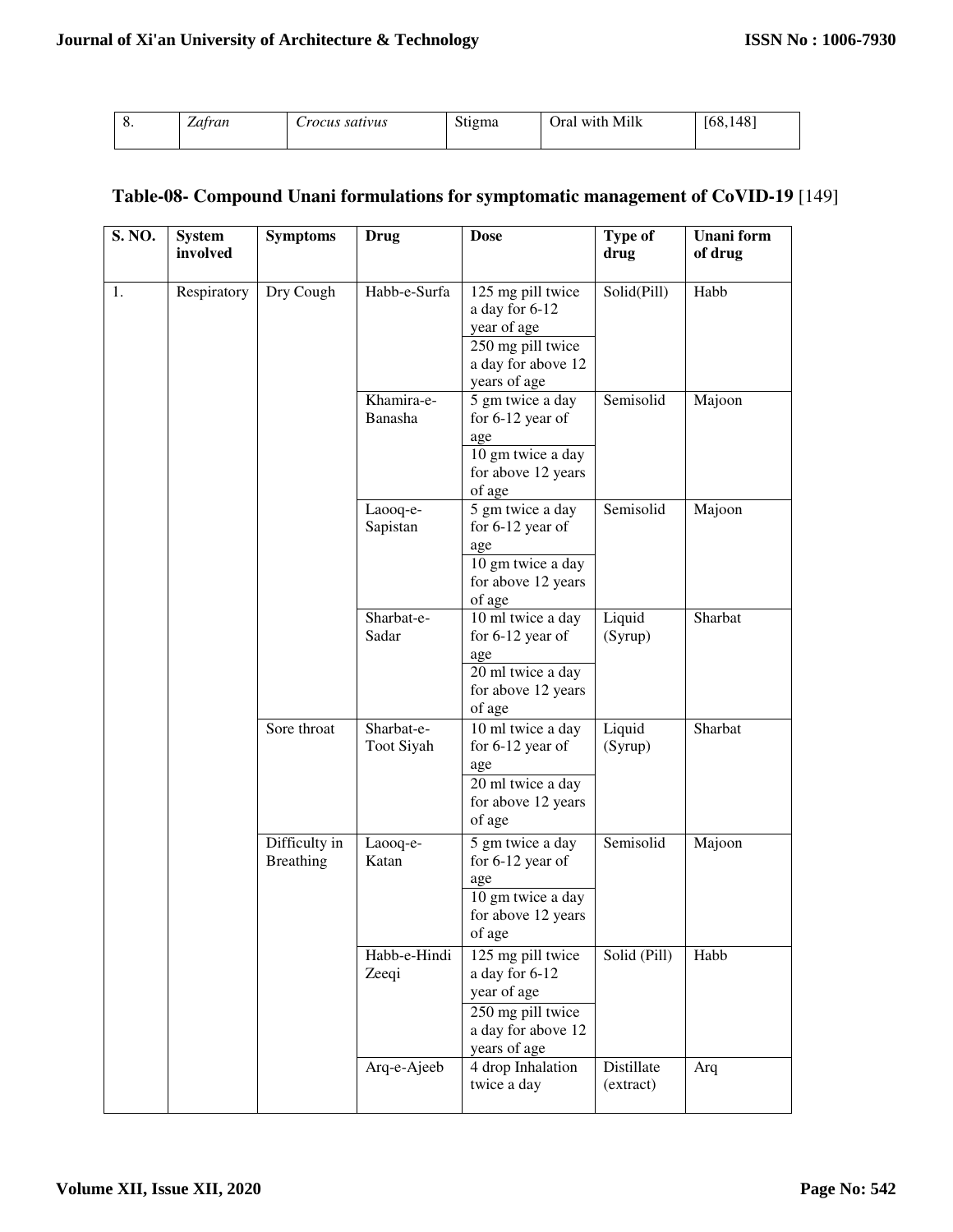|                |                      |                                     | Roghan-e-<br>Baboona          | 10 ml Locally<br>massage on chest<br>twice a day                                                                                 | Oil               | Oil         |
|----------------|----------------------|-------------------------------------|-------------------------------|----------------------------------------------------------------------------------------------------------------------------------|-------------------|-------------|
| $\overline{2}$ | General<br>symptoms  | High-grade<br>fever and<br>headache | Habb-e-<br><b>Bukhar</b>      | 250 mg pill twice<br>a day for 6-12<br>year of age<br>500 mg pill twice<br>a day for above 12<br>years of age                    | Solid (Pill)      | Habb        |
|                |                      |                                     | Habb-e-<br>Mubarak            | 1 gm pill twice a<br>day for 6-12 year<br>of age<br>2 gm pill twice a<br>day for above 12<br>years of age                        | Solid (Pill)      | Habb        |
| 3              | Digestive<br>illness | Diarrhoea                           | Habb-e-<br>Pench              | 1 pill twice a day<br>for 6-12 year of<br>age<br>2 pills twice a day<br>for above 12 years<br>of age                             | Solid (Pill)      | Habb        |
|                |                      |                                     | Qurs-e-Malti<br><b>Basant</b> | 1 pill twice a day<br>for $6-12$ year of<br>age<br>2 pills twice a day<br>for above 12 years<br>of age                           | Solid<br>(Tablet) | Qurs        |
|                |                      | Vomiting                            | Jawarish<br>Anaren            | 3-5gm twice a day<br>for 6-12year of<br>age (before meal)<br>5-7 gm twice a<br>day for above 12<br>years of age<br>(before meal) | Semi-solid        | Jawarish    |
|                |                      |                                     | Sikanjbeen-e-<br>Leemuni      | 3-5 tsf twice a day<br>for 6-12year of<br>age<br>5-7 tsf twice a day<br>for above 12 years<br>of age                             | Liquid            | Sikanjabeen |
|                |                      | Indigestion                         | Safoof-e<br>Hazim             | 3-5 gm twice a<br>day for 6-12year<br>of age<br>5-7gm twice a day<br>for above 12 years<br>of age                                | Powder            | Safoof      |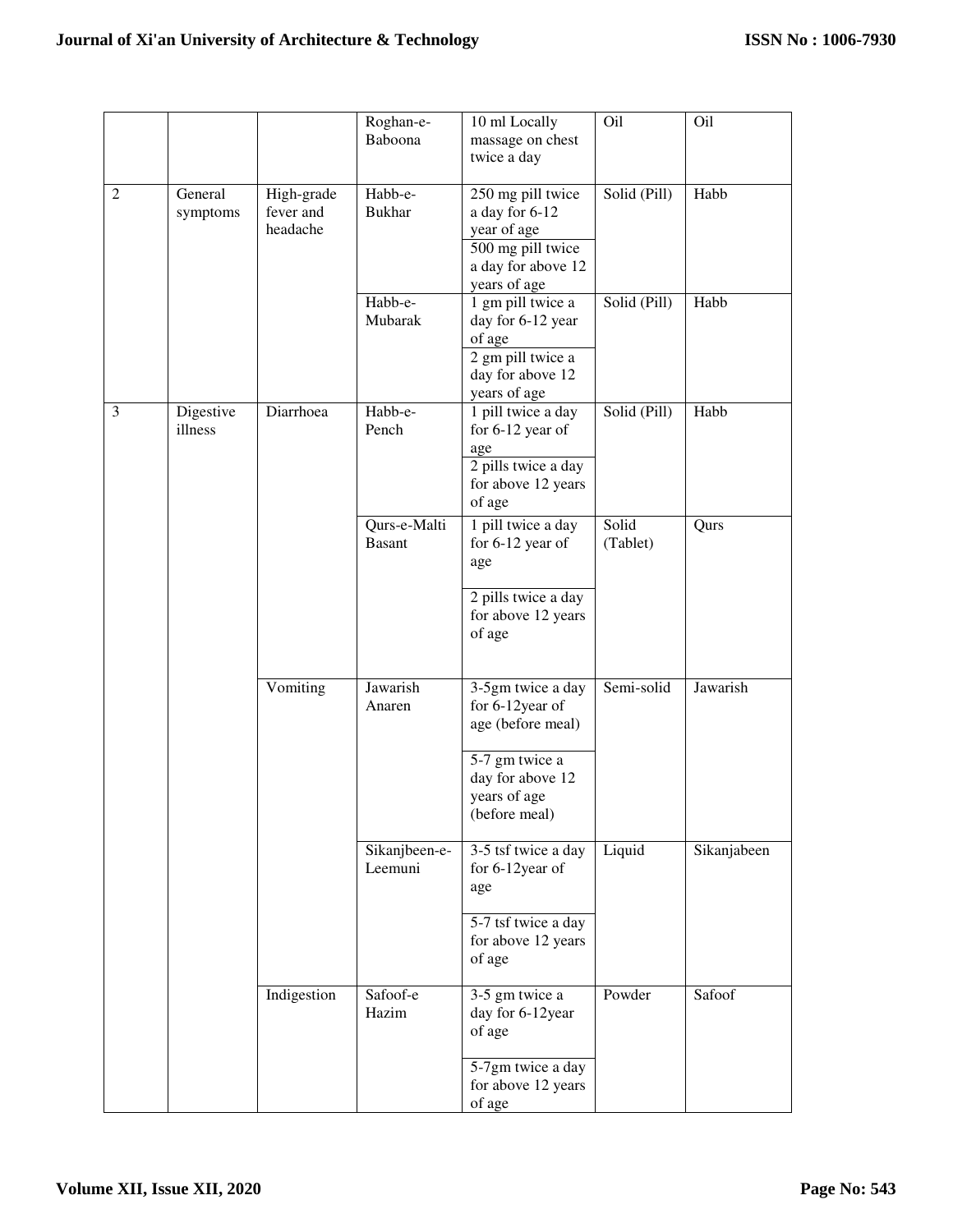|  | Jawarish<br>Jalinoos  | 3-5gm twice a day<br>for 6-12year of<br>age        | Semi-solid | Jawarish |
|--|-----------------------|----------------------------------------------------|------------|----------|
|  |                       | 5-7 gm twice a<br>day for above 12<br>years of age |            |          |
|  | Safoof-e-<br>Tabkheer | 3-5 gm twice a<br>day for 6-12year<br>of age       | Powder     | Safoof   |
|  |                       | 5-7gm twice a day<br>for above 12 years<br>of age  |            |          |

# **PROPHYLACTIC TREATMENT GIVEN BY AYUSH IN DIFFERENT STATES OF INDIA**

In USM, prevention has been preferred for treatment. Its classical literature mentions that *Quwwat-i-Mudabbira-i-Badan / Tabi'at* (Immunity/Physic) is the supreme power, which controls all the physiological functions of the body and provides immunity against diseases. Hence the focus is mainly to improve and strengthen immunity [68].

| S. No.         | <b>State</b>                              | <b>Treatment</b>                                                                                                                            | <b>Dose</b>                                                                                                        |
|----------------|-------------------------------------------|---------------------------------------------------------------------------------------------------------------------------------------------|--------------------------------------------------------------------------------------------------------------------|
| 1.             | Govt. of Delhi (NCT)                      | Joshanda (Decoction) of<br>Behidana- 5 gm<br>Barg-e-Gaozban- 7 gm<br>Unnab- $5$ dana<br>Sapistan- 7 dana<br>Darchini- 3 gm<br>Banafsha-5 gm | Boil these ingredients in 250 ml of<br>water for 15 minutes and take warm<br>like regular tea once or twice a day. |
| $\mathfrak{D}$ | South Delhi Municipal<br>Corporation(MCD) | Khameera Abresham Sheera<br>Unnab wala                                                                                                      | 6 gm. twice in a day                                                                                               |
|                |                                           | Kalonji 500 mg with Honey 20<br>ml                                                                                                          | Thrice in a day                                                                                                    |
|                |                                           | Josheena                                                                                                                                    | 25 ml twice in a day                                                                                               |
|                |                                           | Khameera Marwareed Khas                                                                                                                     | 6 gm. once in a day                                                                                                |
| 3              | Govt. of Karnataka                        | Use of $\frac{1}{4}$ teaspoon of fine powder<br>of Kalonji with honey or warm                                                               | Once in a day                                                                                                      |

## **Table-09- Unani medicine recommended by the following states of India in COVID-19 prophylactic management**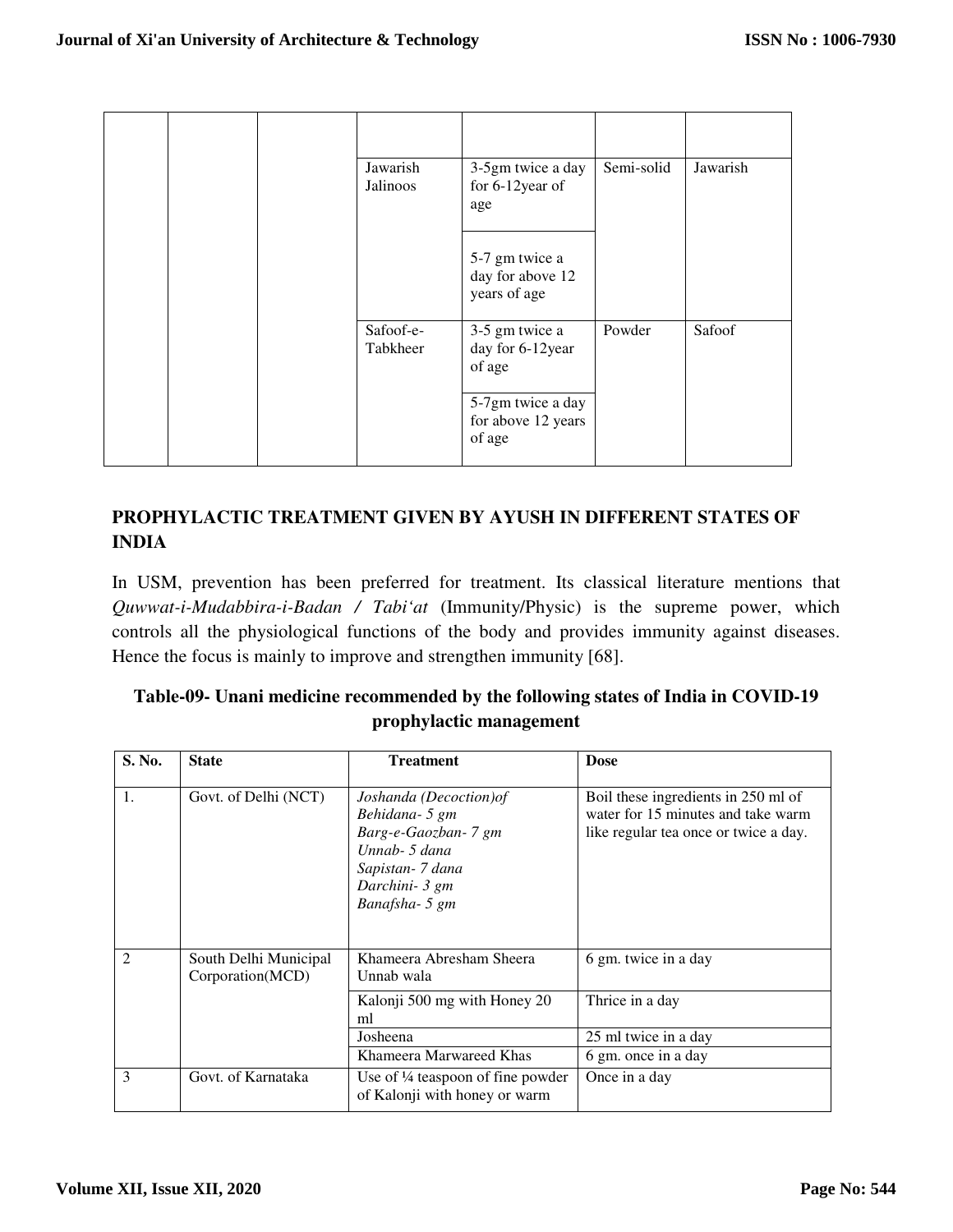|   |             | water                                             |                                  |                                                                           |
|---|-------------|---------------------------------------------------|----------------------------------|---------------------------------------------------------------------------|
|   |             |                                                   |                                  |                                                                           |
|   |             | Use of Khajoor (dates), Anjeer,                   |                                  | As per diet                                                               |
|   |             | Sabudana, Moong dal, Barley,                      |                                  |                                                                           |
|   |             | soups of seasonal vegetable etc.                  |                                  |                                                                           |
|   |             | in diet                                           |                                  |                                                                           |
|   |             |                                                   | Regular use of spices like       |                                                                           |
|   |             |                                                   | Turmeric, Cumin, Ginger, Garlic, |                                                                           |
|   |             |                                                   | Mint and Black Pepper in         |                                                                           |
|   |             | preparation of food.                              |                                  |                                                                           |
| 4 | Govt. of UP | Decoction of<br>Behidana- 3-5 gm                  |                                  | Boil these ingredients in one litre of                                    |
|   |             |                                                   |                                  | water for 15 min. and take warm like                                      |
|   |             | Unnab- 5 piece                                    |                                  | regular tea once or twice a day.                                          |
|   |             | Sapistan- 9 piece                                 |                                  |                                                                           |
|   |             | Karanjwa-3-5 gm<br>Roghan-e-Babuna<br>Arq-e-Ajeeb |                                  |                                                                           |
|   |             |                                                   |                                  | Local application on Chest                                                |
|   |             |                                                   |                                  | 2-5 drops for inhalation                                                  |
|   |             |                                                   | KhameeraMarwareed                | 3-5 gm twice in a day with milk                                           |
|   |             | Safoof-e-Asgandh                                  |                                  | 5 gm. with water twice in a day after<br>meal                             |
|   |             | Anti-                                             | Kalonji                          | 1-2 gm. with lukewarm water twice                                         |
|   |             | Viral                                             |                                  | in a day                                                                  |
|   |             | Drugs                                             | Lehsun                           | 2-3 gm. paste with honey twice in a<br>day                                |
|   |             |                                                   | Zanjabeel                        | 3-5 gm. paste with honey twice in a                                       |
|   |             |                                                   |                                  | day                                                                       |
|   |             |                                                   | Asalasoos                        | 5-10 gm. decoction prepared in 100-<br>150 ml of water and taken as a tea |
|   |             |                                                   | Afsanteen                        | A 3-5gm decoction prepared in 100-                                        |
|   |             |                                                   |                                  | 150 ml of water and taken as a tea                                        |
|   |             |                                                   | Tukhm-e-Kasoos                   | A 10-15gm decoction prepared in                                           |
|   |             |                                                   |                                  | 100-150 ml of water and taken as a                                        |
|   |             |                                                   |                                  | tea                                                                       |
|   |             |                                                   | Giloey                           | 5-10 gm decoction prepared in 100-                                        |
|   |             |                                                   |                                  | 150 ml of water                                                           |
|   |             |                                                   | Khayar Shambar                   | 10-20 gm decoction prepared in 100-                                       |
|   |             |                                                   |                                  | 150 ml of water used for gargle                                           |

## **INFORMATIVE HIGHLIGHTS**

#### **General precautionary measures**[150]

- 1. Avoid attending functions, people gathering events and maintain social distancing.
- 2. Frequent washing of hands with soap and water and use of alcohol-based sanitizer.
- 3. Avoid touching eyes, nose and mouth.
- 4. Clean and disinfect frequently touched objects and surfaces.
- 5. Use of face mask in a rhythmic manner.
- 6. Practice good respiratory hygiene including breathing exercise, walk regular up to half an hour.
- 7. Maintain sanitation and general hygiene.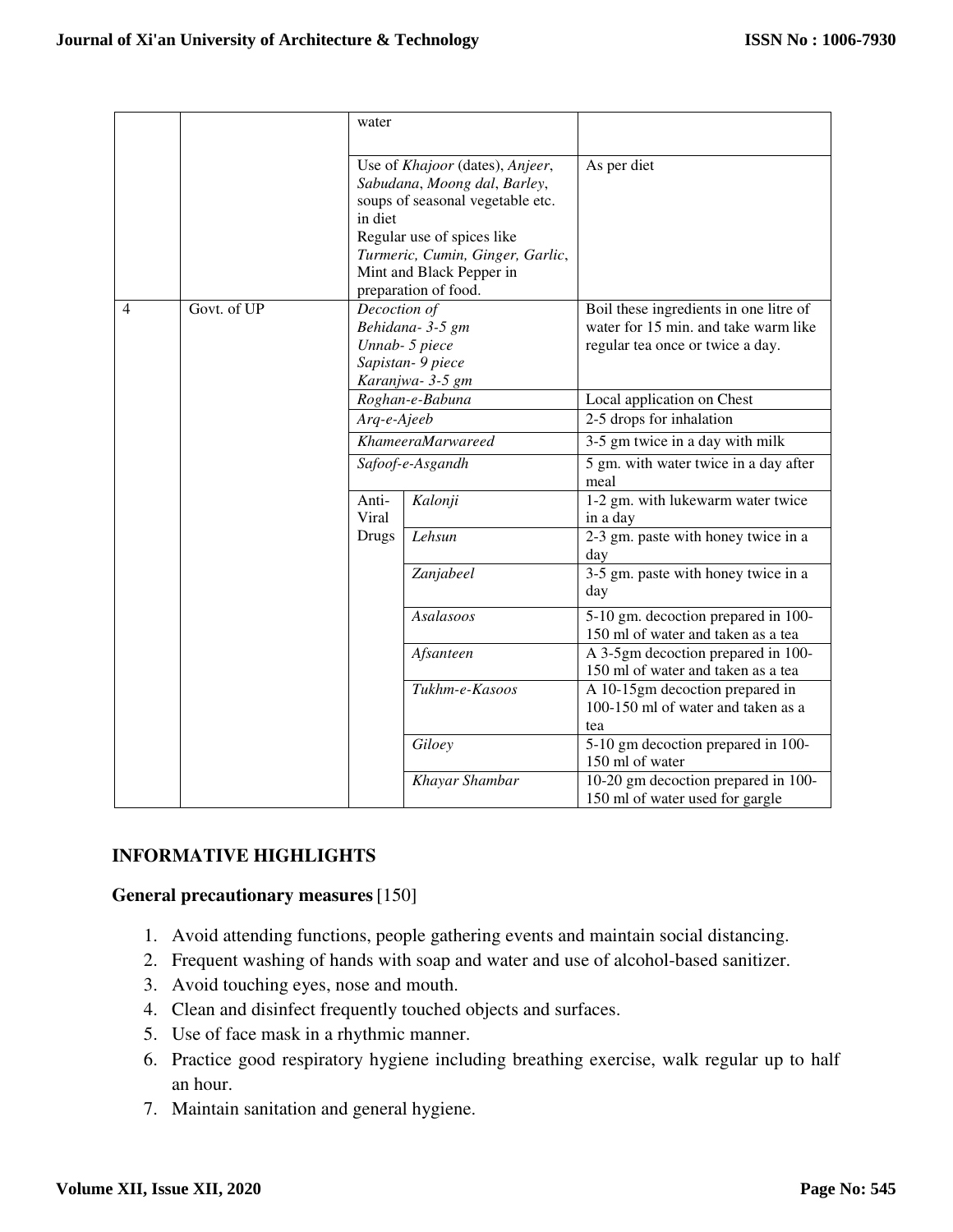- 8. Avoid visiting the markets and shops where live or dead animals are handled.
- 9. Isolation of a vulnerable population like elderly people, pregnant women and people having co-morbid conditions such as hypertension and diabetes mellitus.
- 10. If you suspect Corona Viral infection, wear a mask and contact your nearest hospital immediately.
- 11. Stress-relieving measures are equally important to follow. Hence, certain Unani drugs like *Ood Saleeb* (Paeoniaemodi), *Jadwar* (Delphinium denudatum), and *Sa'd Koofi* (Cyperus rotundus) may be beneficial.
- 12. *Bakhoor* (fumigation) in the house at frequent intervals with the combination of *Kafoor* (Cinnamomum camphora) and *Sandal* (Santalum album).

### **Personal Protective Equipment** [151-155]

- 1. Eye protecting goggles
- 2. N-95 face mask with respirator
- 3. Complete PPE suit with 120 GSM which is waterproof and fireproof also.
- 4. Thick medical latex gloves
- 5. Gown
- 6. Face shield / vibors
- 7. Head cover

### **Special Care for Elderly**

Unani physicians categorized elderly people under *Abdan-i-Zaifa* (weaker bodies). This is one of the main factors that they have a higher susceptibility for acquiring different illnesses. Based on available data to date, it is a fact that the elderly are the most vulnerable people to this disease all over the world. Based on the principle of Unani medicine high vulnerability among the elderly is due to their *Barid-Yabis Mizaj* (cold and dry temperament). *Sin-e-Shaikhukhat* (old age) is that the period during which *Hararat-e-Ghariziyya* (innate heat) and *Rutubat-e-Ghariziyya* (innate moisture) reduced gradually, and dominated by *Rubat-e-Ghariba Bala* (abnormal metabolic products) that weakens the *Tabi'at* (a power which controls the homeostasis / internal environment of the body) and slows down the bodily functions. In this period deterioration in the powers and faculties of the body is noticeable. This diminished quantity of *Rutubat-e-Ghariziyya* and *Hararat-e-Ghariziyya* cause altered temperament in Elderly; hence *mizaj* becomes *Baarid-Yabis* (cold and dry) [69-71]. And this *mizaj* resembles that of *Balgham*. On analysis of disease, preliminary COVID-19 can be associated with *Bhalghami* (phlegmatic) disease. As phlegm is the coldest humour, it increases the susceptibility among the elderly [52].

General guidelines are provided for maintaining good health for the elderly [52,71,156].

- 1. The diet should be per *Mizaj* (Temperament)
- 2. A nutritive and easily digestible diet should be taken
- 3. Frequent meals in small quantity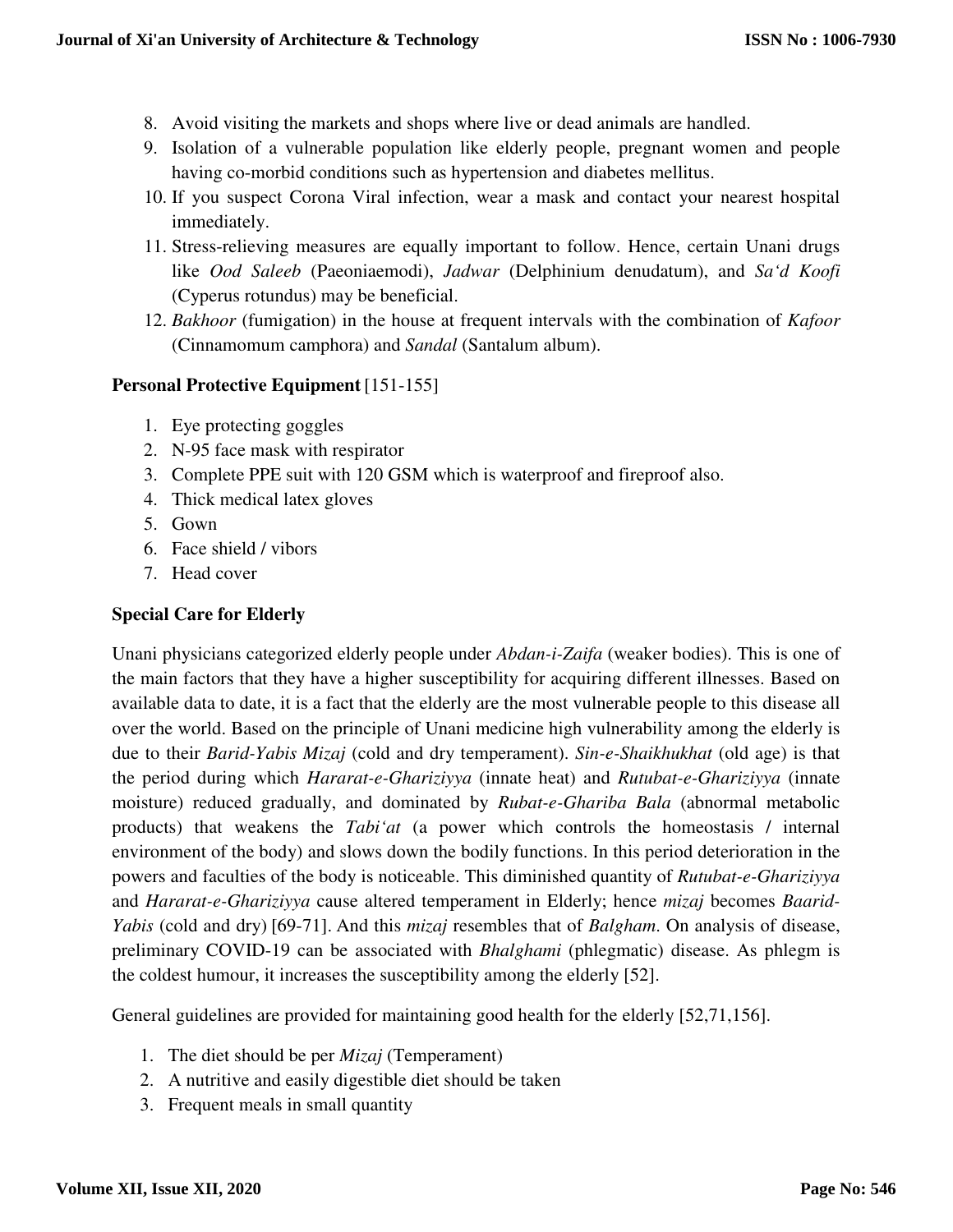- 4. Avoid drinking cold water
- 5. Maintain good bowel habits
- 6. Avoid constipation
- 7. Maintain adequate sleep
- 8. Perform moderate exercises

## **QUARANTINE**

If anyone is found to have COVID-19 like symptoms then self-isolation and quarantine for 14 days are recommended. Great 11<sup>th</sup> century Persian physician *Ibn-e-Sina* was the first to use 40day sanitary isolation *al-Arba'iniya* (the fourteenth) to prevent the spread of disease. Venetian merchants adapted this as "Quarantine"(quranta+ina, forty days) later became popular all over Europe [52].

## **MESSAGE IN ISLAM REGARDING PREVENTION OF INFECTION**

There is also this very beautiful and informative "Hadith" by The Prophet Mohammad S.A.W. (PBUH) that: "If you hear of an outbreak of plague in a land, do not enter; but if the plague breaks call at an area while you're in it, don't leave that place". Hence during this pandemic, the wisdom of this amazing hadith should be applied [157].

### **DISCUSSION**

The scientific community is only accepting evidence-based medicine that is why we are justifying the role of Unani medicine on a scientific basis. In the prevention and treatment of COVID-19 Unani medicine have ample amount of chance and potential. It will provide enough scope for learning and will give rise to credible evidences. The drug plants we have mentioned are protease inhibitors, anti-retroviral and anti-viral which have been proven in in-vitro studies. As on date, we know COVID-19 is affecting only humans, rarely to animals. The plant drugs are easily available almost everywhere in India. Hence, executing the recommended plan within AYUSH health care facilities by Unani physicians will benefit the nation. World's oldest living health care system was originated in India. In this time of crises, world health community is continuously eyeing how India will use its traditional health care system and resources. China has already done this and now its India's turn to show how its traditional health care system will fight with ongoing pandemic. In these times, Unani medicine is a boon to the nation. It can definitely help the individual to boost their immunity and prevent themselves getting infected with the virus. As it is verily said 'prevention is better than cure.

## **CONCLUSION**

Novel corona virus outbreak infected people of China and caused upper respiratory disorders and is spreading worldwide since Feb 2020. No case has been successfully treated yet from any of 2019-nCoV cases. The number of morbidity and mortality is increasing day by day. The whole world is trying to learn about corona virus about its source, cause, pathogenesis and cure. But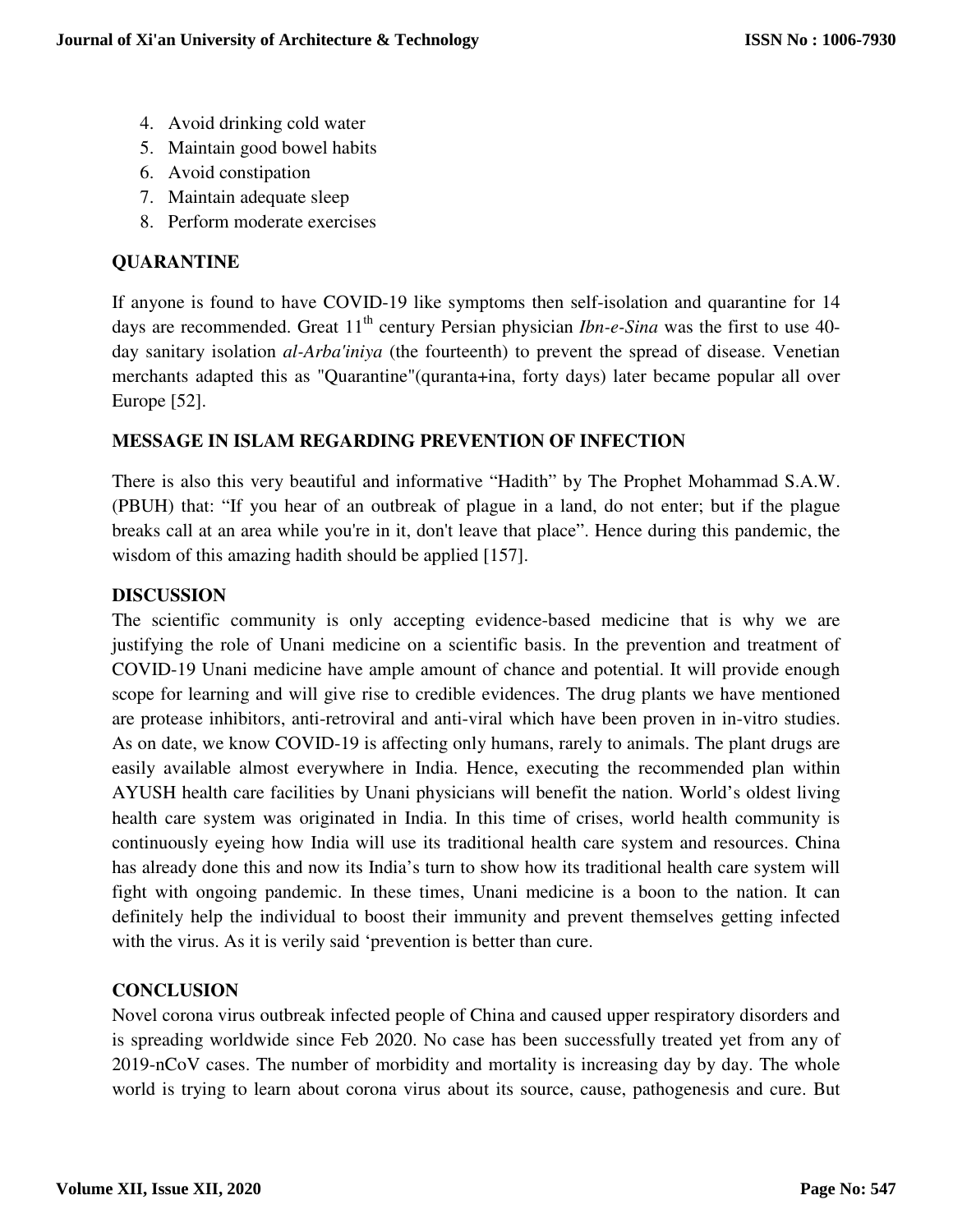based on Unani system of medicine, the antiviral herbal drugs may be used to cure this viral disease or to prevent it from the further spread and can save several lives. If such a study is done on scientific parameters then our country India may show a ray of hope to the rest of the world.

### **Acknowledgement:** None

**Authors Contribution:** All authors take considerable subsidized to the writing of this overview article. Sidra, who is the first author (corresponding author) has played a crucial and pre-eminent part in this article. She recommended the format and helped out in attainment and understanding of the information in the article. The overall configuration and presentation behind this is her brain-power. The second author Haider Ali Quraishi has done the literature review and investigated the utmost relevant articles for this overview. Third author Dr. Mohammad Naime has guided overall to reach the paper in such beautiful manner.

**Conflict of interest:** The authors affirm no conflicts of interest, financial or otherwise.

### **Consent for Publication:** Not applicable

#### **Ethical clearance:** No Need

#### **FUNDING:** None

#### **REFERENCE**

- 1. Alexander E. Gorbalenya et al, 2020, Severe acute respiratory syndrome-related corona virus: The species and its viruses – a statement of the Corona virus Study Group. Severe acute respiratory syndrome-related corona virus: The species and its viruses – a statement of the Corona virus Study Group. Bio Rxiv 2020.02.07.937862; doi:
- 2. *Huang C, Wang Y, Li X, Ren L, Zhao J, Hu Y, et al. (February 2020).* WHO "Clinical features of patients infected with 2019 novel corona virus in Wuhan, China"
- 3. Čivljak, R., Markotić, A., Kuzman, I., 2020. The third corona virus epidemic in the third millennium: what's next? Croat. Med. J. 61, 1–4. https://doi.org/10.3325/cmj.2020.61.1.
- 4. Deng SQ, Peng HJ. 2020, Characteristics of and Public Health Responses to the Corona virus Disease 2019 Outbreak in China. *J Clin Med.*, **9**(2). https://doi. org/10.3390/jcm9020575
- 5. Dhama K, *et al.* 2020, Corona virus Disease 2019 COVID-19. *Preprints*; https://doi.org /10.20944/ preprints202003.0001.v1
- 6. Ramadan N, Shaib H. 2019, Middle East respiratory syndrome corona virus (MERS-CoV): A review. *Germs*; **9**(1): 35-42. https://doi.org/10.18683/germs.2019.1155
- 7. Azamfirei R. 2020, The 2019 Novel Corona virus: A Crown Jewel of Pandemics? *J Crit Care Med (TarguMures)*; **6**(1): 3-4. https://doi.org/10.2478/jccm-2020- 0013
- 8. Cohen J, Kupferschmidt K. 2020, Strategies shift as corona virus pandemic looms. *Science*; **367**(6481): 962-3. https://doi.org/10.1126/science.367.6481.962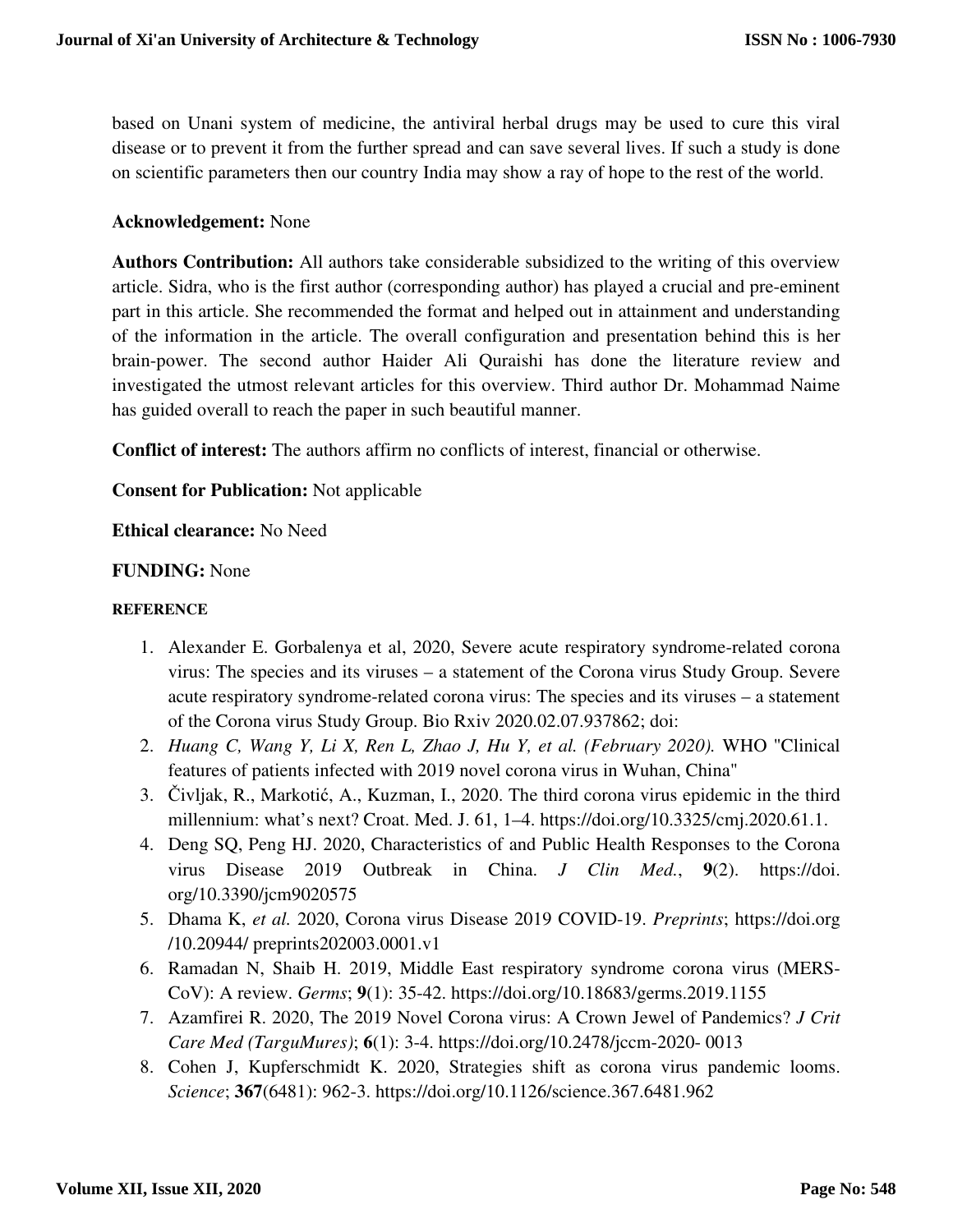- 9. Fang F, Luo XP. 2020, [Facing the pandemic of 2019 novel corona virus infections: the pediatric perspectives]. *Zhonghua ErKeZaZhi.*; 58(2): 81-5.
- 10. Khan S, Siddique R, Ali A, Xue M, Nabi G. 2020, Novel corona virus, poor quarantine, and the risk of pandemic. *J Hosp Infect*; https://doi.org/10.1016/j. jhin.2020.02.002
- 11. Peeri NC. *et al.*2020, The SARS, MERS and novel corona virus (COVID-19) epidemics, the newest and biggest global health threats: what lessons have we learned? *Int J Epidemiol.*, https://doi.org/10.1093/ije/dyaa033
- 12. Rodriguez-Morales *et al.* 2020, COVID-19 in Latin America: The implications of the first confirmed case in Brazil. *Travel Medicine and Infectious Disease*, 2020; 101613. https://doi.org/10.1016/j. tmaid. 101613
- 13. Rodriguez-Morales AJ, Mac Gregor K, Kanagarajah S, Patel D, Schlagenhauf P. 2020, Going global - Travel and the 2019 novel corona virus. *Travel Med Infect Dis*; **33**: 101578. https://doi.org/10.1016/j. tmaid. 101578
- 14. Watts CH, Vallance P, Whitty CJM. 2020, Corona virus: global solutions to prevent a pandemic. *Nature*; **578**(7795): 363. https://doi.org/10.1038/d41586-020- 00457-y
- 15. Gautret, P. et al, 2020. Hydroxychloroquine and azithromycin as a treatment of COVID-19: results of an open-label non-randomized clinical trial. Int. J. Antimicrob. Agents 105949. https://doi.org/10.1016/j.ijantimicag.2020.105949.
- 16. "Pneumonia of unknown cause China"*.2020, WHO,. Retrieved 12 May 2020.*
- 17. "China's first confirmed Covid-19 case traced back to November 17"*. South China Morning Post. 13 March 2020. Retrieved 23 March 2020.*
- 18. *Walker, James (14 March 2020).* "China Traces Corona virus to First Confirmed Case, Nearly Identifying 'Patient Zero*'*"*.* Newsweek*. Retrieved 14 March 2020.*
- 19. *Elsevier.2020,* "Novel Corona virus Information Center"*. Elsevier Connect.* Archived *from the original on 30 January 2020. Retrieved 15 March 2020.*
- 20. *Reynolds, Matt (4 March 2020).* "What is corona virus and how close is it to becoming a pandemic?"*. Wired UK.* ISSN 1357-0978*.* Archived *from the original on 5 March 2020. Retrieved 5 March 2020.*
- 21. *Reid, David (30 January 2020).* "India confirms its first corona virus case"*. CNBC.*
- 22. *Perappadan, Bindu Shajan (4 March 2020).* "COVID-19 | 6 members of Delhi patient's family test positive for corona virus"*. The Hindu.* ISSN 0971-751X*. Retrieved 2 May 2020.*
- 23. "COVID-19 Dashboard by the Center for Systems Science and Engineering (CSSE) at Johns Hopkins Hopkins University (JHU)"(https://gisanddata.maps.arcgis.com/apps/opsdashboard/index.html#/bda7594740f d40299423467b48e9ecf6). *Arc GIS*. Johns Hopkins University. Retrieved 3 June 2020.
- 24. "COVID-19/Corona virus Real Time Updates With Credible Sources in US and Canada|1Point3Acres"(https://coronavirus.1point3acres.com/en). *Corona virus.1point3acres.com*.Retrieved 3 June 2020.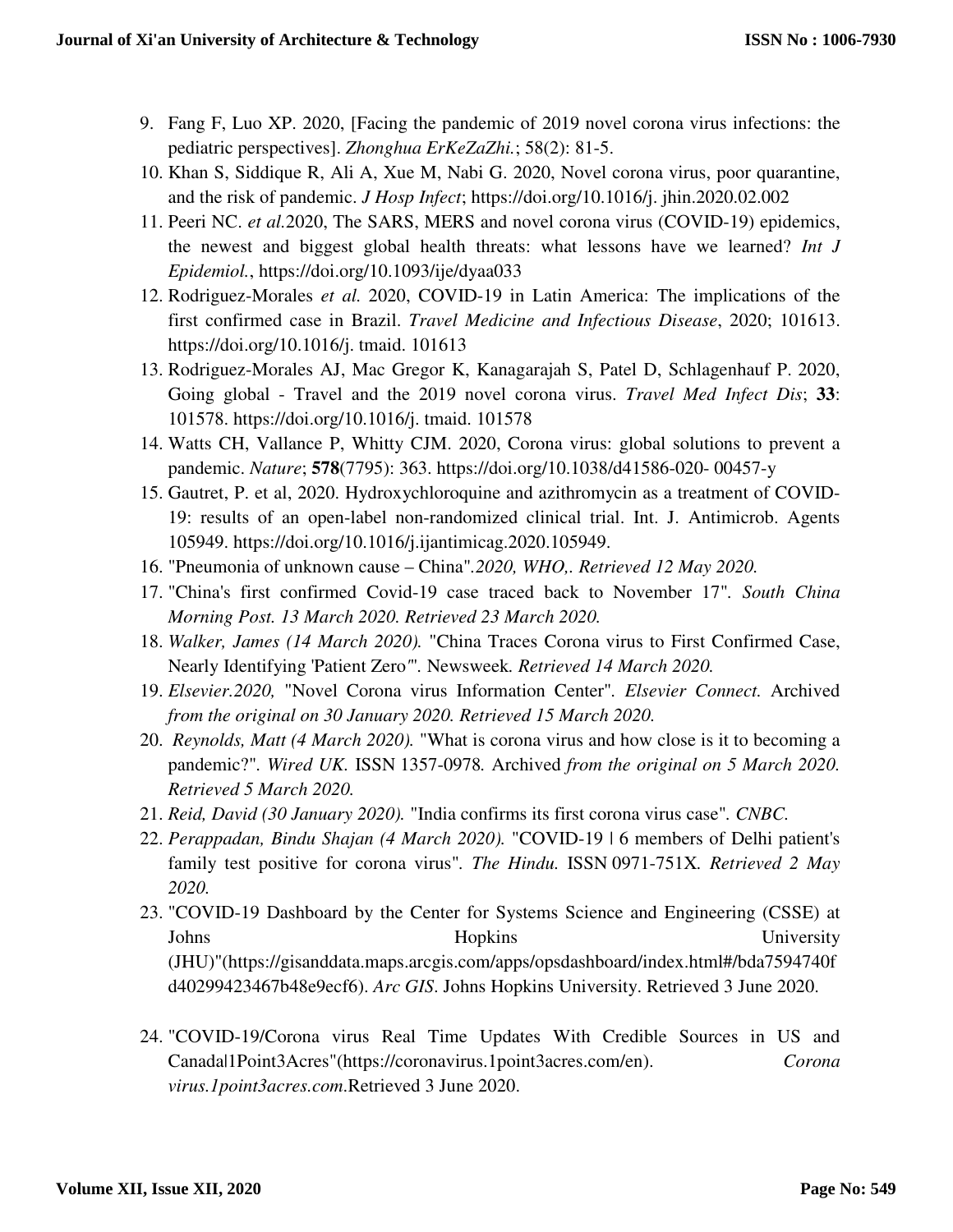- 25. "Painel Corona virus" (https://covid.saude.gov.br/) (in Portuguese). Ministry of Health (Brazil). Retrieved 2 June 2020.
- 26. "Casos de corona vírus enúmero demortes no Brasilem 2 dejunho" (https://g1.globo.com/bemestar/coronavirus/noticia/2020/06/02/casos-de-coronavirus-enumero-de-mortes-no-brasil-em-2-de-junho.ghtml). *G1* (in Portuguese). 2 June 2020. Retrieved 2 June 2020.
- 27. Оперативныеданные. Посостояниюна 03 июня 10:35 (https://xn-- 80aesfpebagmfblc0a.xn--p1ai/). *Стопкоронавирус.рф* (in Russian). 3 June 2020. Retrieved 3 June 2020.
- 28. "Corona virus (COVID-19) in the UK"(https://coronavirus.data.gov.uk/).*coronavirus.data.gov.uk*. Retrieved 2 June 2020.
- 29. "Number of corona virus (COVID-19) cases and risk in the UK" (https://www.gov.uk/guidance/coronavirus-covid-19-information-for-the-public). *www.gov.uk*. Retrieved 2 June 2020.
- 30. "El mapa del corona virus en España: 27.127 muertos y más de 239.000 contagiados" (https://www.rtve.es/noticias/20200531/mapa-del-coronavirus-espana/2004681.shtml). *RTVE* (in Spanish). 2 June 2020. Retrieved 2 June 2020.
- 31. "COVID-19 ITALIA" (https://opendathunadpc.maps.arcgis.com/apps/opsdashboard/index.html#/b0c68bce2cce 478eaac82fe38d4138b1) [COVID-19 ITALY].*opendatadpc.maps.arcgis.com* (in Italian). Protezione Civile. Retrieved 2 June 2020.
- 32. "Ministerodella Salute Nuovo corona virus" (http://www.salute.gov.it/nuovocoronavirus).*www.salute.gov.it* (in Italian). Retrieved 2 June 2020.
- 33. "Home Ministry of Health and Family Welfare GOI" (https://www.mohfw.gov.in/).*mohfw.gov.in*. Retrieved 2 June 2020.
- 34. "Corona-Karte Deutschland: COVID-19 live in allen Land kreisen und Bundes ländern" (https://interaktiv.tagesspiegel.de/lab/karte-sars-cov-2-in-deutschland landkreise/).*Tagesspiegel* (in German). Retrieved 2 June 2020.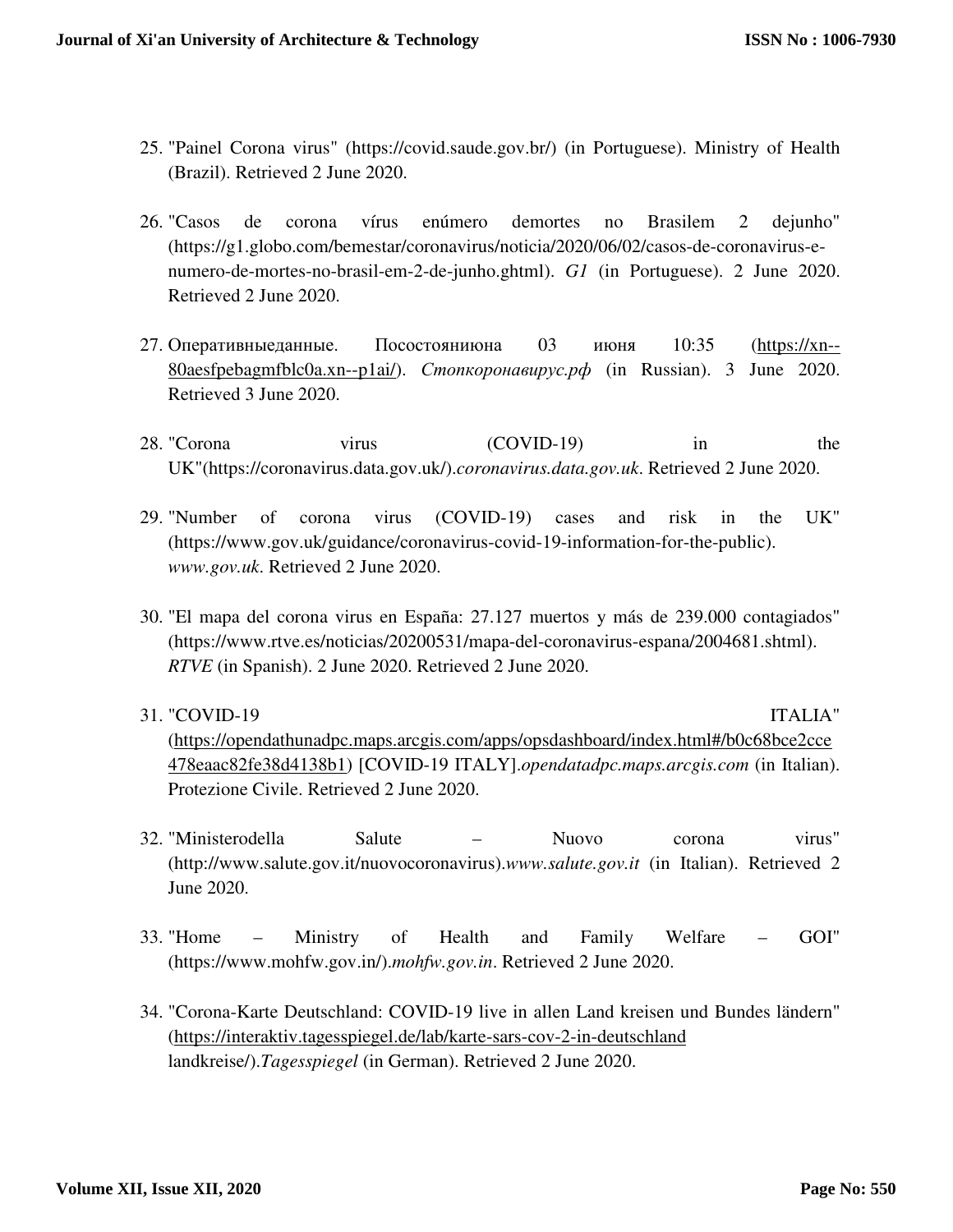- 35. "Wiesich das Corona virus in Ihrer Region ausbreitet" (https://www.zeit.de/wissen/gesundheit/coronavirus-echtzeit-karte-deutschlandlandkreise-infektionen-ausbreitung) [How the corona virus affects your region] (in German). Zeit Online. Retrieved 2 June 2020.
- 36. Ministry of Health (Peru). "Sala Situactional COVID-19 Perú" (https://covid19.minsa.gob.pe/sala\_situacional.asp) (in Spanish). Retrieved 1 June 2020.
- 37. "Minsa: Casos confirmadospor Corona virus Covid-19 ascienden a 174 884 en el Perú (Comunicado N° 119)"(https://www.gob.pe/institucion/minsa/noticias/170945-minsacasos-confirmados-por-coronavirus-covid-19-ascienden-a-174-884-en-el-perucomunicado-n-119) (in Spanish). 1 June 2020. Retrieved 1 June 2020.
- 38. "T.C Sağlık Bakanlığı Günlük Koronavirüs Tablosu, Turkey Ministry of Health Daily Corona virus Table" (https://covid19.saglik.gov.tr/). *covid19.saglik.gov.tr* (in Turkish).Retrieved 2 June 2020.
- 39. https://www.mohfw.gov.in/Retrieved 2 June 2020.
- 40. Jin YH, et al. 2020, A rapid advice guideline for the diagnosis and treatment of 2019 novel corona virus (2019-nCoV) infected pneumonia (standard version). Mil Med  $Res$ ;7(1):4.
- 41. Zhu N et al. 2020, A novel corona virus from patients with pneumonia in China, 2019. N Engl J Med., 382(8): 727–33.
- 42. Yin Y, Wunderink RG. 2018, MERS, SARS and other corona viruses as causes of pneumonia. Respirology., 23(2):130–7.
- 43. Zhou P, Yang XL, Wang XG, Hu B, Zhang L, Zhang W, et al. A pneumonia outbreak associated with a new corona virus of probable bat origin. Nature. 2020. https://doi.org/10.1038/s41586-020-2012-7.
- 44. Giovanetti M, Benvenuto D, Angeletti S, Ciccozzi M., 2020, The first two cases of 2019 nCoV in Italy: where they come from? J Med Virol:1–4. https://doi.org/10.1002/jmv.25699 [Epub ahead of print].
- 45. Paraskevis D, Kostaki EG, Magiorkinis G, Panayiotakopoulos G, Sourvinos G, Tsiodras S., 2020, Full-genome evolutionary analysis of the novel corona virus (2019-nCoV) rejects the hypothesis of emergence as a result of a recent recombination event. Infect Genet Evol.;79:104212.
- 46. "Corona virus"*.* World Health Organization *(WHO). Retrieved 4 May 2020.*
- 47. Wei., et al., 2020, (26 February 2020). Clinical Characteristics of SARS-CoV-2 Infected Pneumonia with Diarrhea. Rochester, NY. SSRN 3546120 (https://ssrn.com/abstract=3546120) Check Issrn= value (help).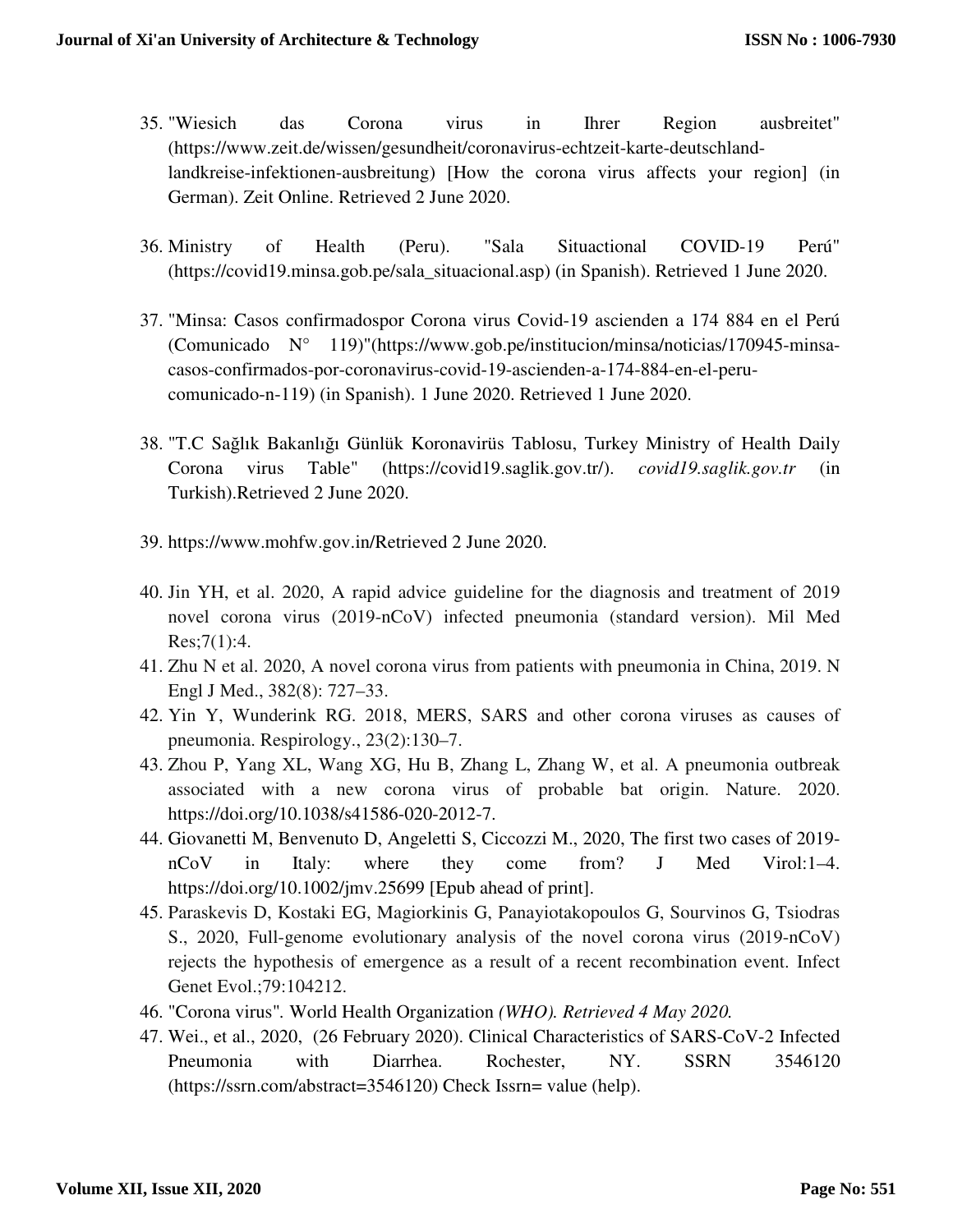- 48. Huang C., et al. (February 2020). "Clinical features of patients infected with 2019 novel corona virus in Wuhan, China". Lancet. 395 (10223): 497– 506. doi:10.1016/S0140- 6736(20)30183-5 (https://doi.org/10.1016%2FS0140-6736%2820%29 30183-5). PMID 31986264 (https://pubmed.ncbi.nlm.nih.gov/31986264)
- 49. Lai et al., (1 March 2020). "Severe acute respiratory syndrome corona virus 2 (SARS-CoV-2) and corona virus disease-2019 (COVID-19): The epidemic and the challenges". International Journal of Antimicrobial Agents. 55 (3): 105924. doi:10.1016/j.ijantimicag.2020.105924 (https://doi.org/10. 1016%2Fj.ijantimicag.2020.105924). ISSN 0924-8579 (https://www.worldcat.org/issn/0924-857 9). PMID 32081636 (https://pubmed.ncbi.nlm.nih.gov/32081636).
- 50. Guan WJ., et al., 2020, Clinical Characteristics of Corona virus Disease 2019 in China. The New England journal of medicine. doi:10.1056/NEJMoa2002032.
- 51. Balachandar Vellingiria., et al, 2020, COVID-19: A promising cure for the global panic.
- 52. Sina I., 1878. Al Qanoon Fil Tibb; Munshi Nawal Kishore, Lucknow.
- 53. E. de Wit., et al., 2016, SARS and MERS: recent insights into emerging corona viruses, Nat. Rev. Microbiol. 14; 523e534, https://doi.org/10.1038/nrmicro.2016.81.
- 54. W. Li, et al., 2003, Angiotensin-converting enzyme 2 is a functional receptor for the SARS corona virus, Nature 426 (2003) 450e454, https://doi.org/10.1038/nature02145.
- 55. F. Wu, et al., 2020, A new corona virus associated with human respiratory disease in China, Nature, https://doi.org/10.1038/s41586-020-2008-3.
- 56. G. Simmons., et al., 2004, Characterization of severe acute respiratory syndromeassociated corona virus (SARS-CoV) spike glycoprotein-mediated viral entry, Proc. Natl. Acad. Sci. U.S.A. 101 (2004)4240e4245, https://doi.org/10.1073/pnas.0306446101.
- 57. S. Belouzard, V.C. Chu, G.R. Whittaker., 2009, Activation of the SARS corona virus spike protein via sequential proteolytic cleavage at two distinct sites, Proc. Natl. Acad. Sci. U.S.A. 106: 5871e5876, https://doi.org/10.1073/pnas.0809524106.
- 58. H. Wang, et al., 2008, SARS corona virus entry into host cells through a novel clathrinand caveolae-independent endocytic pathway, Cell Res. 18: 290e301. https://doi.org/10.1038/cr.15.
- 59. K. Kuba., et al., 2010, Trilogy of ACE2: a peptidase in the renin-angiotensin system, a SARS receptor, and a partner for amino acid transporters, Pharmacol. Ther. 128: 119e128, https://doi.org/10.1016/J.pharmthera.06.003.
- 60. J. Liu., et al., 2010, Novel immunodominant peptide presentation strategy: a featured HLA-A\*2402-restricted cytotoxic T-lymphocyte epitope stabilized by intrachain hydrogen bonds from severe acute respiratory syndrome corona virus nucleocapsid protein, J. Virol. 84: 11849e11857, https://doi.org/10.1128/JVI.01464-10.
- 61. G. Li, X. Chen, A. Xu, 2003, Profile of specific antibodies to the SARS-associated corona virus, N. Engl. J. Med. 349: 508e509, https://doi.org/10.1056/NEJM200307313490520.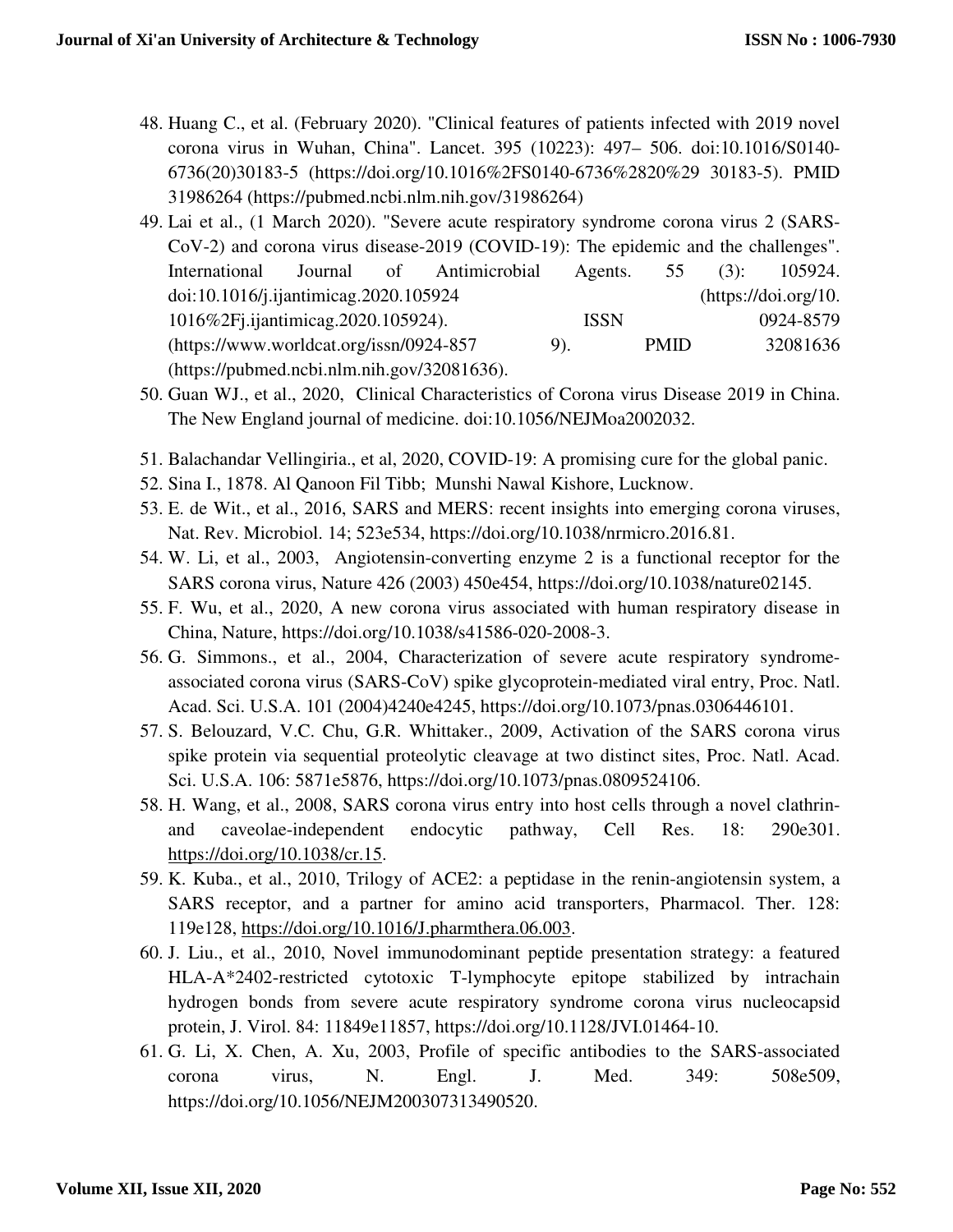- 62. Khan MA., 2003, Al-Akseer (Urdu transalation by kabeeruddin M). Vol 2. New Delhi: Ejaz publication house; 916-20.
- 63. Razi ABMBZ., 2002, Al-Hawi (Urdu Translation by CCRUM). Vol 15. New Delhi; CCRUM, Ministry of Health and family welfare, Govt. of India; 12-22.
- 64. Pinghui Z. https://www.scmp.com/news/china/politics/article/3048611/coronavirusscientists-identify-possible-new-mode-transmission. [Online].; 2020 [cited 2020 Feb. 15. Available from: https://www.scmp.com/news/china/politics/article/3048611/coronavirusscientists-identify-possible-new-mode-transmission.
- 65. https://yp.scmp.com/topics/coronavirus-outbreak. [Online] 2020 [cited 2020 February 03. Available from: https://yp.scmp.com/news/science/article/115504/coronavirus-outbreakscientists-identify-possible-new-mode-transmission.
- 66. Yeager CL1 ARWRCCSLLAHK. https://www.ncbi.nlm.nih.gov/pubmed/1350662. [Online] 1992 [cited 1992 Jun. Available from: https://www.ncbi.nlm.nih.gov/pubmed/1350662.
- 67. Samar qandi N., 2010. Sharah Asbab. Aijaz Publishing House, New Delhi.
- 68. Rushd, I., 1987. Kitab al-Kulliyat. 2nd ed. Central Council for Research in Unani Medicine, New Delhi
- 69. Kabeeruddin M., 1951, Ifadah-e-Kabeer, Hyderabad: National Fine Printing Press; 27:128.
- 70. Ishtiyaq A., 1983, Kulliyat-e-Asri. Delhi: New Public Press & Ali press; 509-516.
- 71. Ahmad S., 1980, Introduction to Al-Umoor-al-Tabiyah, Delhi: Saini printers; 47:81-83.
- 72. Hippocrates, Epidemics, Loeb Classical Library,edition-7, 2.4-7
- 73. Baghdadi, I.H., 2004. Kitab al-Mukhtaratfil-Tib. Central Council for Research in Unani Medicine, New Delhi.
- 74. Razi, Z., 1991. Kitab al-Mansoori. Central Council for Research in Unani Medicine, New Delhi.
- 75. World Health Organization., 2014, Infection prevention and control of epidemic- and pandemic-prone acute respiratory infections in health care. Geneva: World Health Organization; 2014 Available from: https://apps.who.int/iris/bitstream/handle/10665/112656/9789241507134\_eng.pdf?sequen  $ce=1$
- 76. Liu J., 2020, et al. Community transmission of severe acute respiratory syndrome corona virus 2, Shenzhen, China; Emerg Infect Dis 2020 doi.org/10.3201/eid2606.200239.
- 77. Chan J., et al. 2020, A familial cluster of pneumonia associated with the 2019 novel corona virus indicating person-to-person transmission: a study of a family cluster. Lancet. doi: 10.1016/S0140-6736(20)30154-9.
- 78. Li Q., et al., 2020, Early transmission dynamics in Wuhan, China, of novel corona virusinfected pneumonia. N Engl J Med; doi:10.1056/NEJMoa2001316.
- 79. Huang C., 2020, et al. Clinical features of patients infected with 2019 novel corona virus in Wuhan, China. Lancet; 395: 497–506.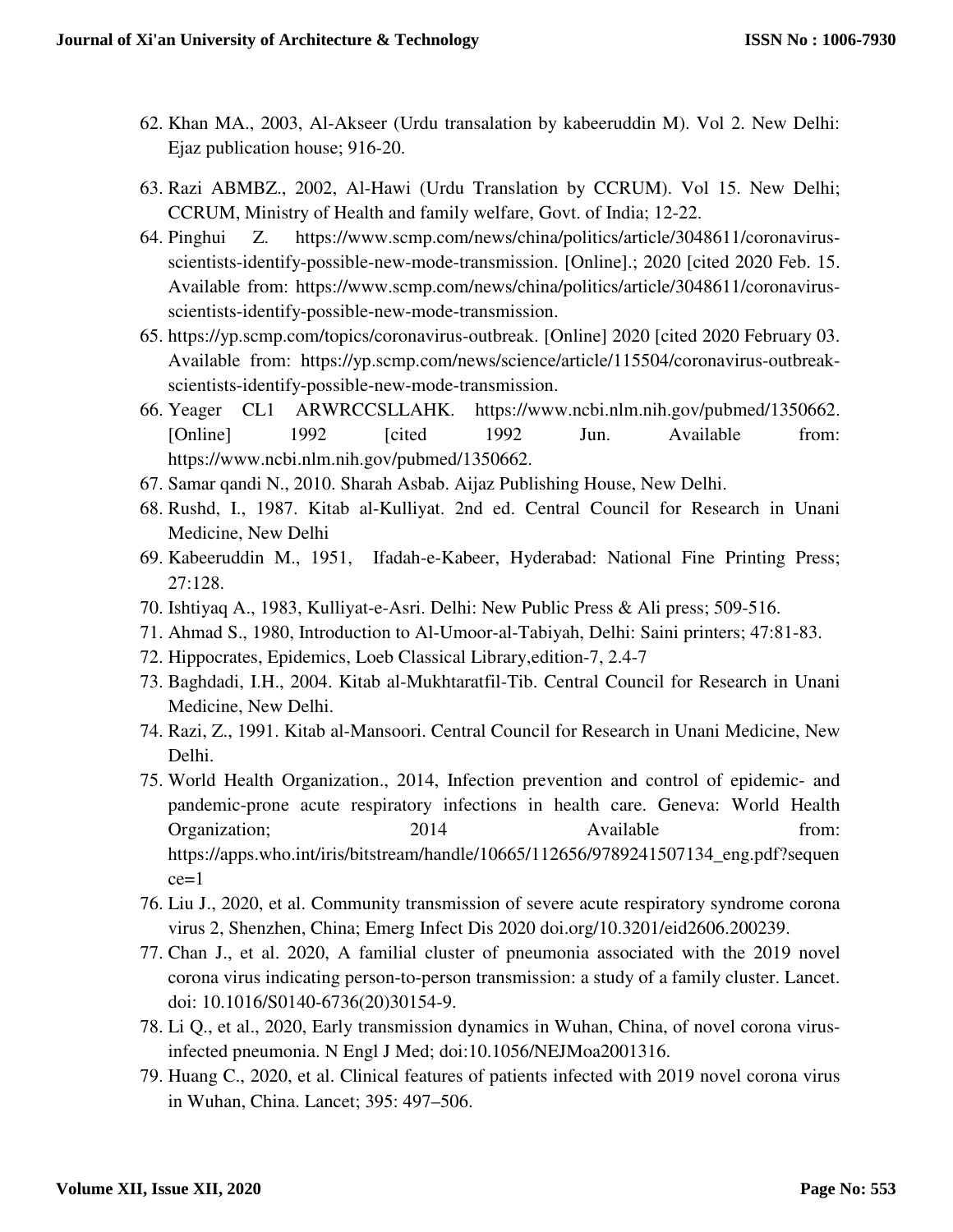- 80. Burke RM., et al., 2020, Active monitoring of persons exposed to patients with confirmed COVID-19 — United States, January–February 2020. MMWR Morb Mortal Wkly Rep. 2020 doi :10.15585/mmwr.mm6909e1external icon.
- 81. World Health Organization., 2019, Report of the WHO-China Joint Mission on Corona virus Disease 2019 (COVID-19) 16-24 February 2020 [Internet]. Geneva: World Health Organization; 2020 Available from: https://www.who.int/docs/defaultsource/coronaviruse/whochina-joint-mission-on-covid-19-final-report.pdf.
- 82. Ong SW., et al., 2020, Air surface environmental, and personal protective equipment contamination by severe acute respiratory syndrome corona virus 2 (SARS-CoV-2) from a symptomatic patient. JAMA. 2020 Mar 4.
- 83. Lu H, Stratton CW, Tang YW., 2020, Outbreak of pneumonia of unknown etiology in Wuhan, China: the mystery and the miracle. J Med Virol;92(4):401–2.
- 84. Peeri NC., 2020, The SARS, MARS and novel corona virus (COVID-19) epidemics. The newest and biggest global health threats: what lessons have we learned? International journal of epidemiology, 2020; feb 22.
- 85. Gomathi, M., Padmapriya, S., Balachandar, V., 2020. Drug studies on Rett syndrome: from bench to bedside. J. Autism Dev. Disord., 1–25 https://doi.org/10.1007/s10803-020- 04381-y.
- 86. Tabuti, J.R., Lye, K.A., Dhillion, S., 2003. Traditional herbal drugs of Bulamogi, Uganda: plants, use and administration. J. Ethnopharmacol. 88, 19–44. https://doi.org/10.1016/S0378-8741(03)00161-2.
- 87. https://www.nhp.gov.in/concept-of-prevention-of-diseases-in-unani-medicine\_mtl.
- 88. M. M. Pandey, S. Rastogi, and A. K. S. Rawat, 2008, "Indian herbal drug for general healthcare: an overview," *The Internet Journal of Alternative Medicine*, vol. 6, no. 1, p. 3.
- 89. Parasuraman, S., Thing, G.S., Dhanaraj, S.A., 2014. Polyherbal formulation: concept of ayurveda.Pharmacogn. Rev. 8, 73. https://doi.org/10.4103/0973-7847.134229.
- 90. Akram, M., et al., 2018, Antiviral potential of medicinal plants against HIV, HSV, influenza, hepatitis, and coxsackie virus: a systematic review. Phytother. Res. 32, 811– 822. https://doi.org/10.1002/ptr.6024.
- 91. Cragg, G.M., Newman, D.J., Snader, K.M., 1997. Natural products in drug discovery and development. J. Nat. Prod. 60, 52–60. https://doi.org/10.1021/np9604893.
- 92. Ahmad al-Hasan Jurjani., 1878., Zakhira Khwarzam Shahi Vol. 3 (Part-10). Urdu Translation by Hakim Hadi Husain Khan. Munshi Nawal Kishore, Lucknow.
- 93. Sornpet B, Potha T, Tragoolpua Y, Pringproa K., 2017, Antiviral activity of five Asian medicinal pant crude extracts against highly pathogenic H5N1 avian influenza virus. Asian Pac J Trop Med. 2017;10:871–6. https://doi.org/10.1016/j.apjtm.2017.08.010.
- 94. Harris J, Cottrell S, Plummer S, Lloyd D., 2004, Antimicrobial properties of Allium sativum (garlic). Applied Microbiology and Biotechnology; 57(3):282-6.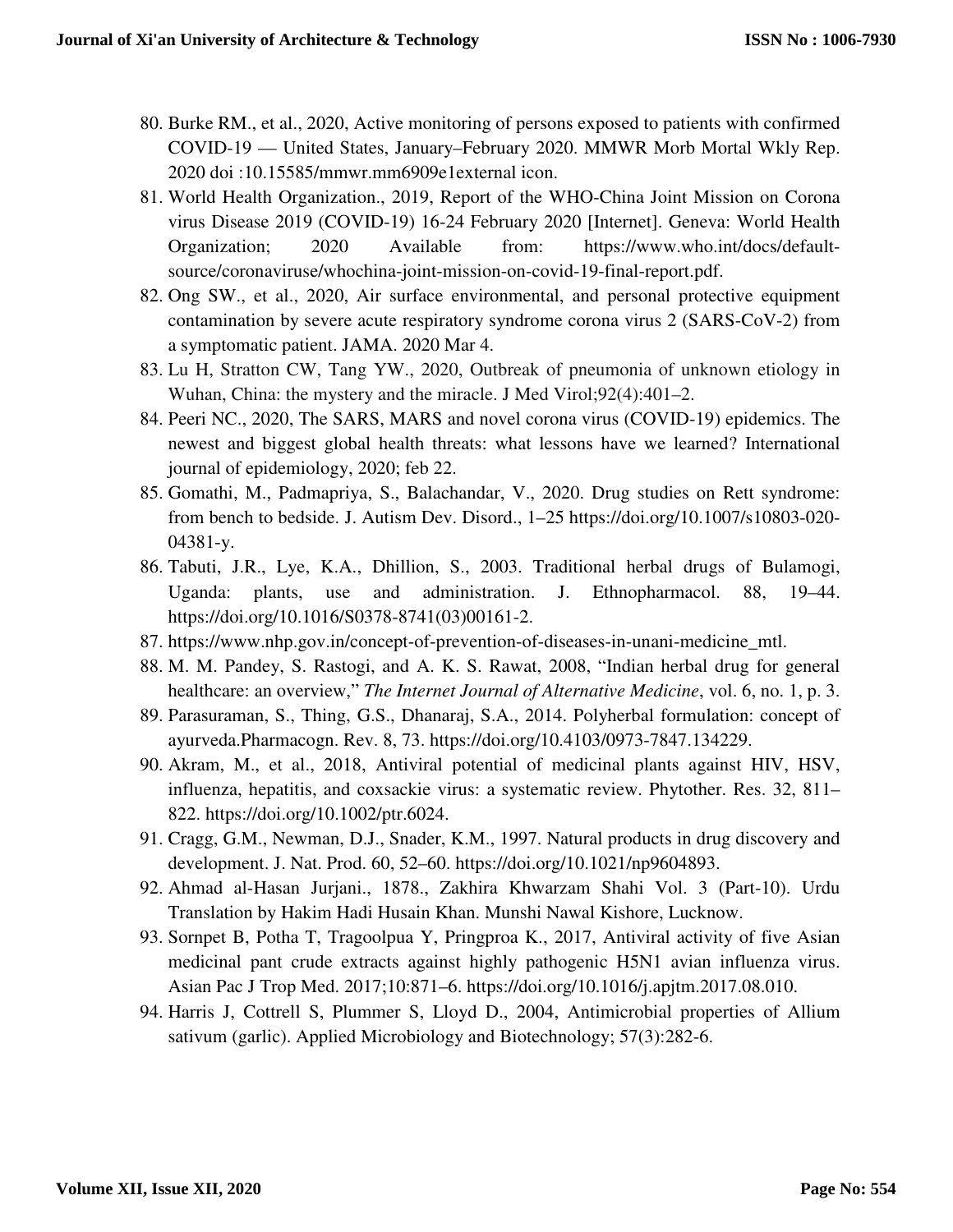- 95. Shankar S., Mathew L., 2012, Chemo preventive Potential of Methanol Extract of Stem Bark of Cassia Fistula L. In Mice*. IJPI'S Journal of Pharmacognosy and Herbal Formulations*; 2; 8.
- 96. Wang L, Yang R, Yuan B, Liu Y, Liu C., 2015, The antiviral and antimicrobial activities of licorice, a widely used Chinese herb. *Acta Pharm Sin B*.;5(4):310-315.
- 97. Matsumoto Y, Matsuura T, Aoyagi H, Matsuda M, Hmwe S.S, Date T., 2013, Antiviral activity of glycyrrhizin against hepatitis C virus in vitro. *PLoSone* ; 8:e68992.
- 98. Ashfaq U.A, Masoud M.S, Nawaz Z, Riazuddin S., 2011, Glycyrrhizin as antiviral agent against hepatitis C virus. *J Transl Med*; 9:112.
- 99. Zhang H.C, Song Y.X, Zhang Z.C., 2012, Glycyrrhizin administration ameliorates coxsakie virus B3-induced myocarditis in mice. *Am J Med Sci*; 344:206-210.
- 100. Michaelis M., et al., 2011, Glycyrrhizin exerts antioxidative effects in H5N1 influenza A virus replication and proinflammatory gene expression. *PLoSone*; 6(5):e19705. doi:10.1371/journal.pone.0019705.
- 101. Michaelis M., et al., 2010, Glycyrrhizin inhibits highly pathogenic H5N1 influenza A virus-induced proinflammatory cytokine and chemokine expression in human macrophages. *Med Microbiol Immunol*; 199(4):291-297.
- 102. Smirnov V.S, Zarubaev V.V, Anfimov P.M, Shtro A.A., 2012, Effect of a combination of glutamyl-tryptophan and glycyrrhizic acid on the course of acute infection caused by influenza (H3H2) virus in mice. VoprVirusol; 57:23–27.
- 103. Yeh C.F, Wang K.C, Chiang L.C, Shieh D.E, Yen M.H, Chang J.S., 2013, Water extract of licorice had antiviral activity against human respiratory syncytial virus in human respiratory tract cell lines. *J Ethnopharmacol*; 148:466-473.
- 104. Wang J.J, Chen X.Q, Wang W, Zhang Y.T, Yang Z.Y, Jin Y., 2013, Glycyrrhizic acid as the antiviral component of *Glycyrrhiza uralensis* Fisch. Against coxsackie virus A16 and entero virus 71 of hand foot and mouth disease. *J Ethnopharmacol*; 147:114- 121.
- 105. Cinatl J, Morgenstern B, Bauer G, Chandra P, Rabenau H, Doerr HW., 2003, Glycyrrhizin, an active component of licorice roots, and replication of SARS-associated corona virus. *Lancet*; 361(9372):2045-2046. doi:10.1016/s0140-6736(03)13615-x
- 106. De R, Kundu P., et al., 2009, Antimicrobial activity of curcumin against helicobacter pylori isolates from India and during infections in mice. *Antimicrobial Agents and Chemotherapy*; 53(4):1592–1597.
- 107. Singh RK, Rai D, Yadav D, Bhargava A, Balzarini J, De Clercq E., 2010, Synthesis, antibacterial and antiviral properties of curcumin bioconjugates bearing dipeptide, fatty acids and folic acid. *European Journal of Medicinal Chemistry*; 45(3):1078–1086.
- 108. Chen D-Y., et al., 2010, Curcumin inhibits influenza virus infection and haemagglutination activity. *Food Chemistry*; 119(4):1346–1351.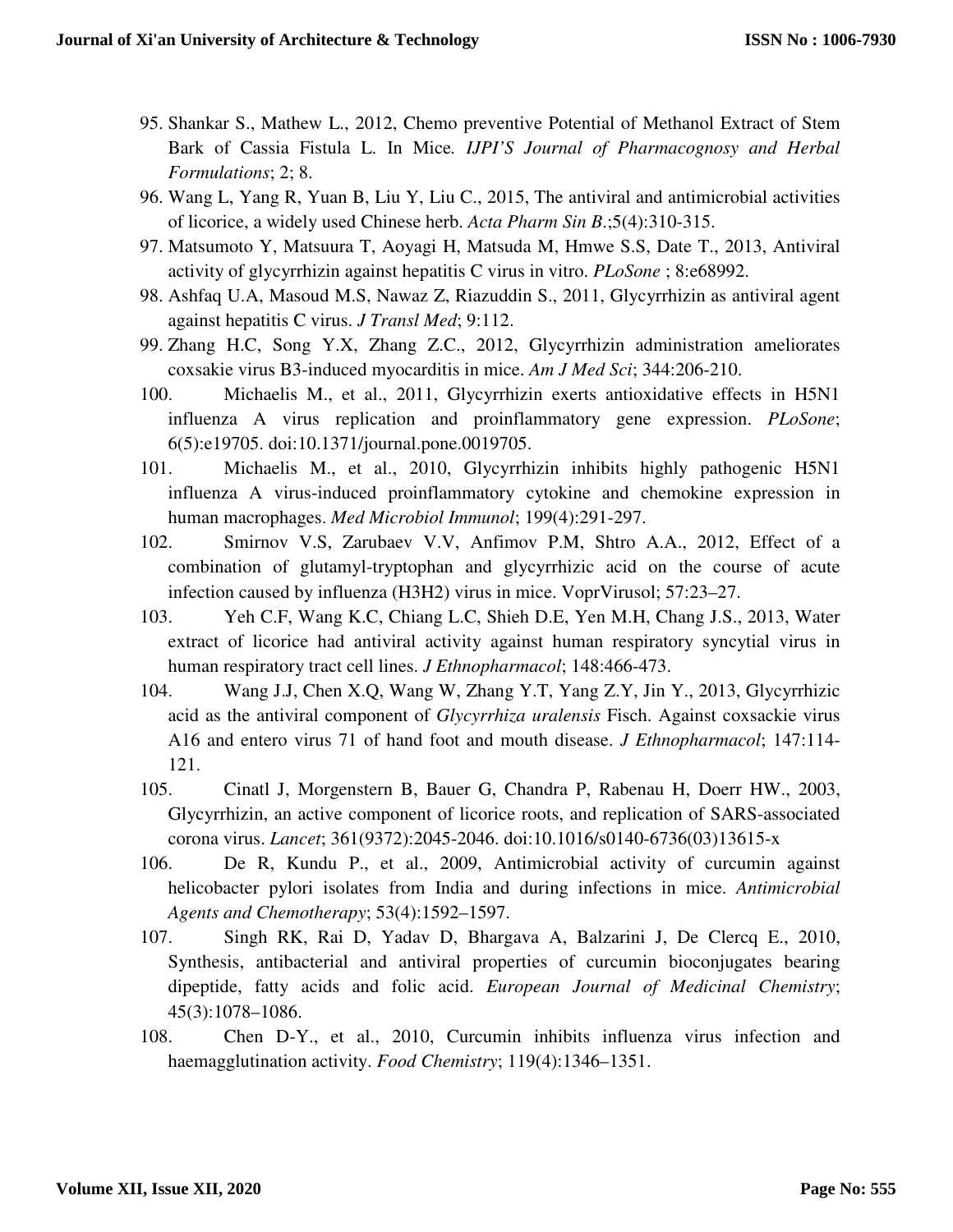- 109. Divya CS, Pillai MR., 2006, Antitumor action of curcumin in human papilloma virus associated cells involves down regulation of viral oncogenes, prevention of NFkB and AP-1 translocation, and modulation of apoptosis. *Molecular Carcinogenesis*; 45(5):320–332.
- 110. Si X, Wang Y, Wong J, Zhang J, McManus BM, Luo H., 2007, Dysregulation of the ubiquitin-proteasome system by curcumin suppresses coxsackie virus B3 replication. *Journal of Virology*;81(7):3142–3150.
- 111. Kim HJ., et al., 2009, Antiviral effect of *Curcuma longa* Linn extract against hepatitis B virus replication. *Journal of Ethnopharmacology*; 124(2):189–196.
- 112. Kim K, Kim KH, Kim HY, Cho HK, Sakamoto N, Cheong J., 2010, Curcumin inhibits hepatitis C virus replication via suppressing the Akt-SREBP-1 pathway. *FEBS Letters*; 584(4):707–712.
- 113. Bassiri-Jahromi, S., 2018, Punicagranaturn (pomegranate) activity in health promotion and cancer prevention. Oncol. Rev. 12, 1–7. https://doi.org/10.4081/oncol.2018.345.
- 114. Kabir-ud-din M., YNM, *Makhzanul Mufradāt*. New Delhi: Ejaz publishing house; YNM. pp. 55,75,76,263,312, 317,460,461, 550,595,596.
- 115. Sachan S., et al. 2019, Immunomodulatory potential of Tinospora cordifolia and CpG ODN (TLR21 Agonist) against the very virulent infectious Bursal disease virus in SPF Chicks. *Vaccines (Basel)*. 2019; 7(3):106. doi:10.3390/vaccines7030106
- 116. Majdalawieh AF, Hmaidan R, Carr RI., 2010, *Nigella sativa* modulates splenocyte proliferation, Th1/Th2 cytokine profile, macrophage function and NK antitumor activity. J Ethnopharmacol. 2010; 131(2):268–275.
- 117. Blazevic I, Radonic A, Mastelic J, Zekic M, Skocibusic M, Maravic A.,2010, Hedge mustard (Sisymbrium officinale): chemical diversity of volatiles and their antimicrobial activity. Chem. Biodivers ;(8):2023-2034. doi:10.1002/cbdv.200900234
- 118. Di Sotto A, Vitalone A, Nicoletti M, Piccin A, Mazzanti G.,2010, Pharmacological and phytochemical study on a sisymbrium officinales cop. Extract. J Ethnopharmacol; 127(3):731-736. doi:10.1016/j.jep.2009.12.001
- 119. Badam L. Joshi SP, Bedekar SS., 1993, In vitro antiviral activity of neem (Azadirachta indica. A. Juss) leaf extract against group B coxsackie viruses. J Commum Dis.; 31(2):79-90.
- 120. Tiwari V, Darmani NA, Yue BY, Shukla D., 2013, In vitro antiviral activity of neem (Azadirachta indica L.) bark extract against herpes simplex virus type-1 infection. Phytother Res; 24(8):1132-1140.
- 121. Ahmad A, Javed MR, Rao AQ, Husnain T., 2016., Designing and screening of universal drug from neem (Azadirachta indica) and standard drug chemicals against influenza virus neucleo protein. BMC Complement Altern Med; 16:519. doi:10.1186/s12906-016-1469-2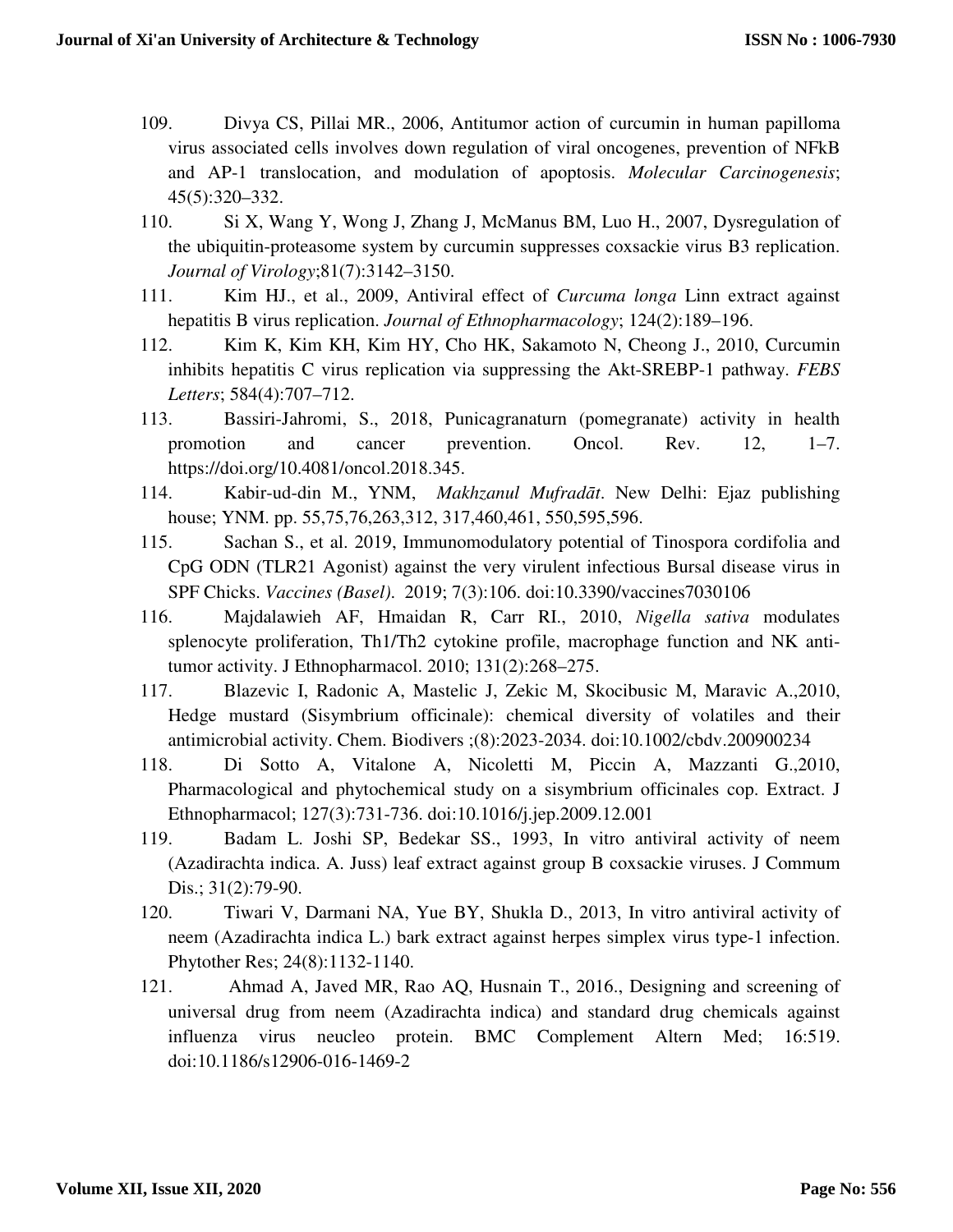- 122. Cai Z, Zang G, Tang B, Liu Y, Fu X, Zhang X., 2015, Promising anti-influenza properties of active constituent of Withania somnifera Ayurvedic herb in targeting neraminidase of H1N1 influenza: computational study. Cell Biochem Biophys; 72(3):727-739.
- 123. Hong, E. H., 2015. Anti-influenza activity of betulinic acid from Zizyphus jujuba on influenza A/PR/8 virus. Biomol. Ther. (Seoul). 23, 345–349. https://doi.org/10.4062/biomolther.2015.019.
- 124. Mahmood N, Piacente S, et al., 1996, The anti-HIV activity and mechanisms of action of pure compounds isolated from Rosa damascena. Biochem Biophys Res Commun; 229(1):73-9.
- 125. Ahmad H, Khan SM, Ghafoor S., Ali N., 2009, Ethnobotanical Study of Upper Siran. *Journal of herbs, spices & medicinal plants* 15, 86-97.
- 126. Oyuntsetseg N., et al., 2014, Evaluation of direct antiviral activity of the Deva-5 herb formulation and extracts of five Asian plants against influenza A virus H3N8. BMC Complement Altern Med;14
- 127. De Caluw E, Halamov K, Van Damme P. Tamarindus indica L., 2010, A review of traditional uses, phytochemistry and pharmacology. Afrika Focus; 23(1): 53-83.
- 128. RehmanH., Begum, W., Anjum, F., Tabasum., 2014, Rheum emodi (Rhubarb): a fascinating herb. Journal ofPharmacognosy and Phytochemistry;3.
- 129. Ezz Eldin, H.M., Sarhan, R.M., Khayyal, A.E., 2019, The impact of vinegar on pathogenic Acanthamoeba astronyxis isolate. J. Parasit. Dis. 43, 351–359. https://doi.org/10.1007/s12639-019-01098-3.
- 130. Bagchi A, Sahai M, Ray AB., 1985, Phenolic constituents of Rhussemialata leaves. Planta Med 51:467-468
- 131. H. Kiyohara., 2012., "Patchouli alcohol: *in vitro* direct anti-influenza virus sesquiterpene in *Pogostemoncablin* Benth," *Journal of Natural Medicines*, vol. 66, no. 1, pp. 55–61.
- 132. Iqbal A., Quraishi HA., et al., 2020. Corona virus- Herbal approach for boosting immunity and influencing viral activity., International Journal of Pharmaceutical Research;12 (4):722-733.
- 133. Rahmani, A.H., 2015. Cassia fistula Linn: potential candidate in the health management. Pharm. Res. 7, 217–224. https://doi.org/10.4103/0974-8490.157956.
- 134. An J, Minie M, Sazaki T, Woodward JJ, Elkon KB., 2017, Anti-malarial drugs as immune modulators: New mechanism for older drugs. *Ann Rev Med*; 68:317-330. doi:10.1146/annurev-med-043015-123453
- 135. Eslami M, Bayat M, Mozaffari NAS, Sabokbar A, Anvar AA., 2016, Effect of polymer/nanosilver composite packaging on long-term microbiological status of Iranian saffron (Crocus sativus L) Saudi J Biol Sci; 23:341–347.
- 136. Nagarkatti DS, Rege NN, Desai NK, Dahanukar SA., 1994, Modulation of Kupffer cell activity by *Tinospora cordifolia* in liver damage. J Postgrad Med; 40:65–7.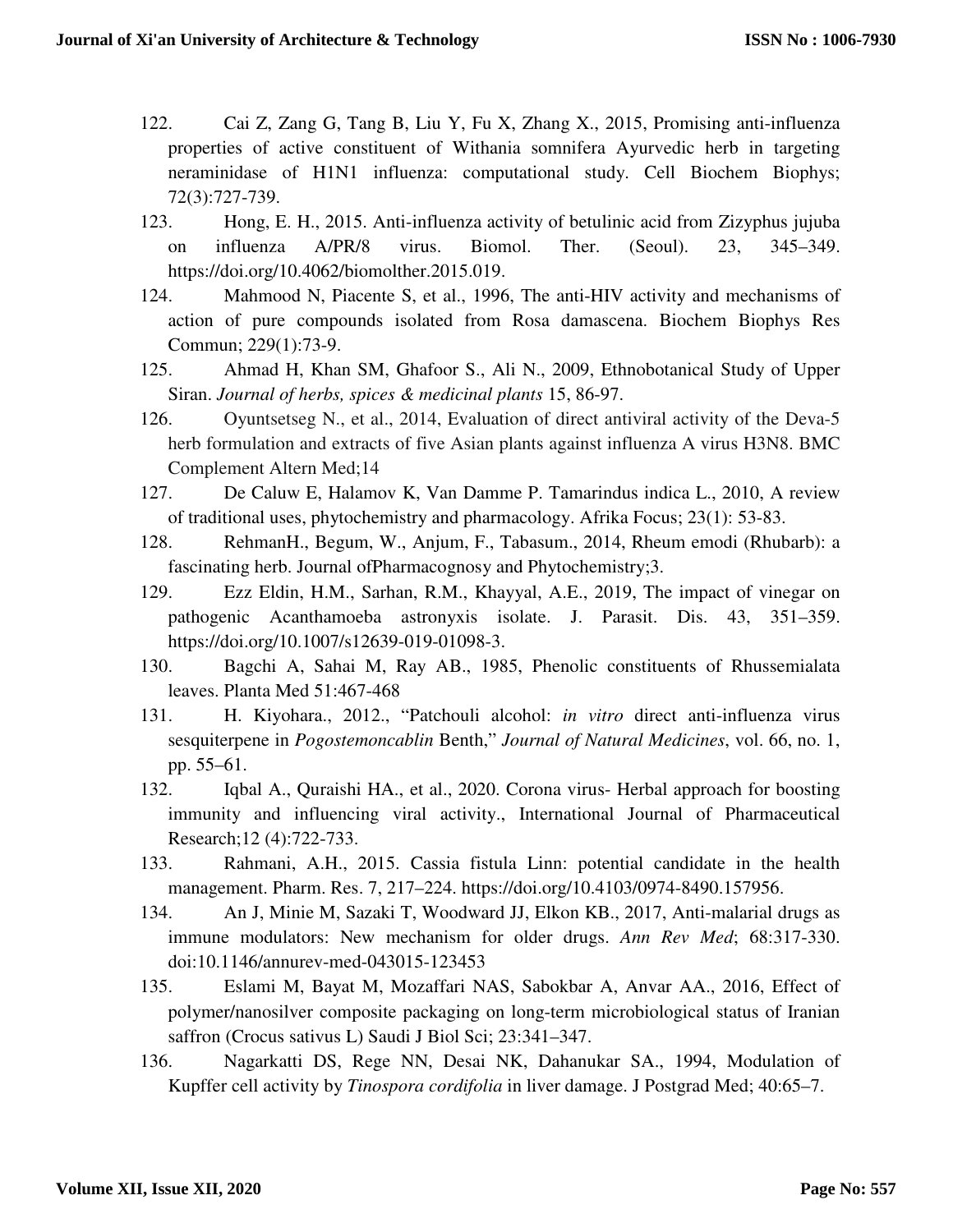- 137. Nair PK., et al., 2004, Immune stimulating properties of a novel polysaccharide from the medicinal plant *Tinospora cordifolia*. Int Immunopharmacol; 4:1645–59.
- 138. Onifade AA, Jewell AP, Adedeji WA., 2013, Nigella sativa concoction induced sustained seroreversion in HIV patient. *Afric J Trad Complement Alternatv Med*; 10:332- 5.
- 139. Oyero OG., et al., 2016, selective inhibition of hepatitis C virus replication by alpha-zam, a nigella sativa seed formulation. *Afr J Tradit Complement Altern Med*; 13:144-8.
- 140. Umar S., et al., 2016, Protective and antiviral property of Nigella sativa against avian influenza (H9N2) in turkeys. *J Saudi Soc Agric Sci*; doi:10.1016/j.jssas.2016.09.004
- 141. Baliga MS, Dsouza JJ., 2011, Amla (Emblica officinalis Gaertn), a wonder berry in the treatment and prevention of cancer. *Eur J Cancer Prev*; 20(3):225-239.
- 142. Khare CP., 2007, *Indian medicinal plants, An Illustrated Dictionary*. New York: *Springer Science + business media*, *LLC*: pp. 238, 239.
- 143. Sultana B., Anwar F., Przybylski R., 2007, Antioxidant activity of phenolic components present in barks of *Azadirachta indica*, *Terminalia arjuna*, *Acacia nilotica*, and *Eugenia jambolana* Lam. trees. *Food Chemistry*; 104(3):1106–1114.doi: 10.1016/j.foodchem.2007.01.019.
- 144. Biswas K., Chattopadhyay I., Banerjee R. K., Bandyopadhyay U., 2002, Biological activities and medicinal properties of neem (*Azadirachta indica*) *Current Science*. 82(11):1336–1345.
- 145. Ghosal S., 1989, Immunomodulatory and CNS effects of sitoindosides IX and X, two new glycol with anolides form Withania somnifera. Phytother Res; 2:201–206.
- 146. Singh N, Bhalla M, de Jager P, Gilca M., 2011, An overview on ashwagandha: a Rasayana (rejuvenator) of Ayurveda. *Afr J Tradit Complement Altern Med*; 8(5 Suppl):208–213. doi:10.4314/ajtcam.v8i5S.9.
- 147. Ziauddin M, Phansalkar N, Patki P, Diwanay S, Patwardhan B., 1996, Studies on the immunomodulatory effects of Ashwagandha. *J Ethnopharmacol*; 50(2):69-76.
- 148. Zeinali M., Zirak MR., Rezaee SA., Karimi G., Hosseinzadeh H., 2019, Immunoregulatory and anti-inflammatory properties of Crocus sativus (Saffron) and its main active constituents: a review. Iran. J. Basic Med. Sci. 22, 334–344. https://doi.org/10.22038/ijbms.2019.34365.8158.
- 149. Anonymous, 2013, Essential Drugs List-Unani Medicine, Ministry of AYUSH, New Delhi, 2-4.
- 150. Guidelines for Unani practitioner in the wake of Covid-19 pandemic, 2020, Central Council for Research in Unani Medicine(CCRUM);New Delhi; P-9,10
- 151. Filtering out Confusion: Frequently Asked Questions about Respiratory Protection, User Seal Check (https://www.cdc.gov/niosh/docs/2018-130/). The National Institute for Occupational Safety and Health (April 2018). Retrieved 16 March 2020.